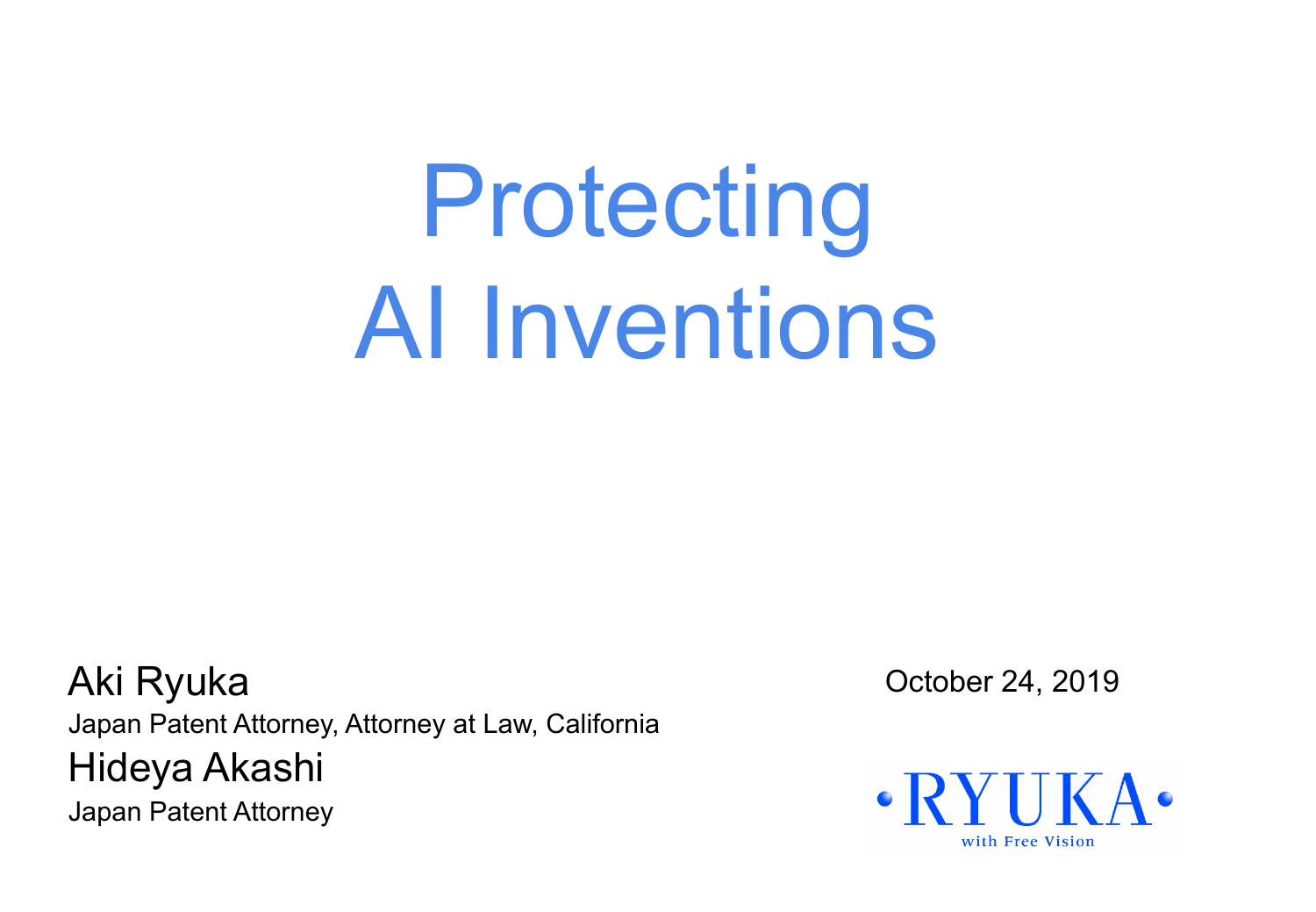## Index: Patenting AI Inventions

- 1. Satisfying enablement requirements, and
- 2. Adding inventive step when adopting AI.
- 3. Suggestions for interviewing AI inventors
- 1 and 2 are cited from JPO Examination Guideline with our modifications

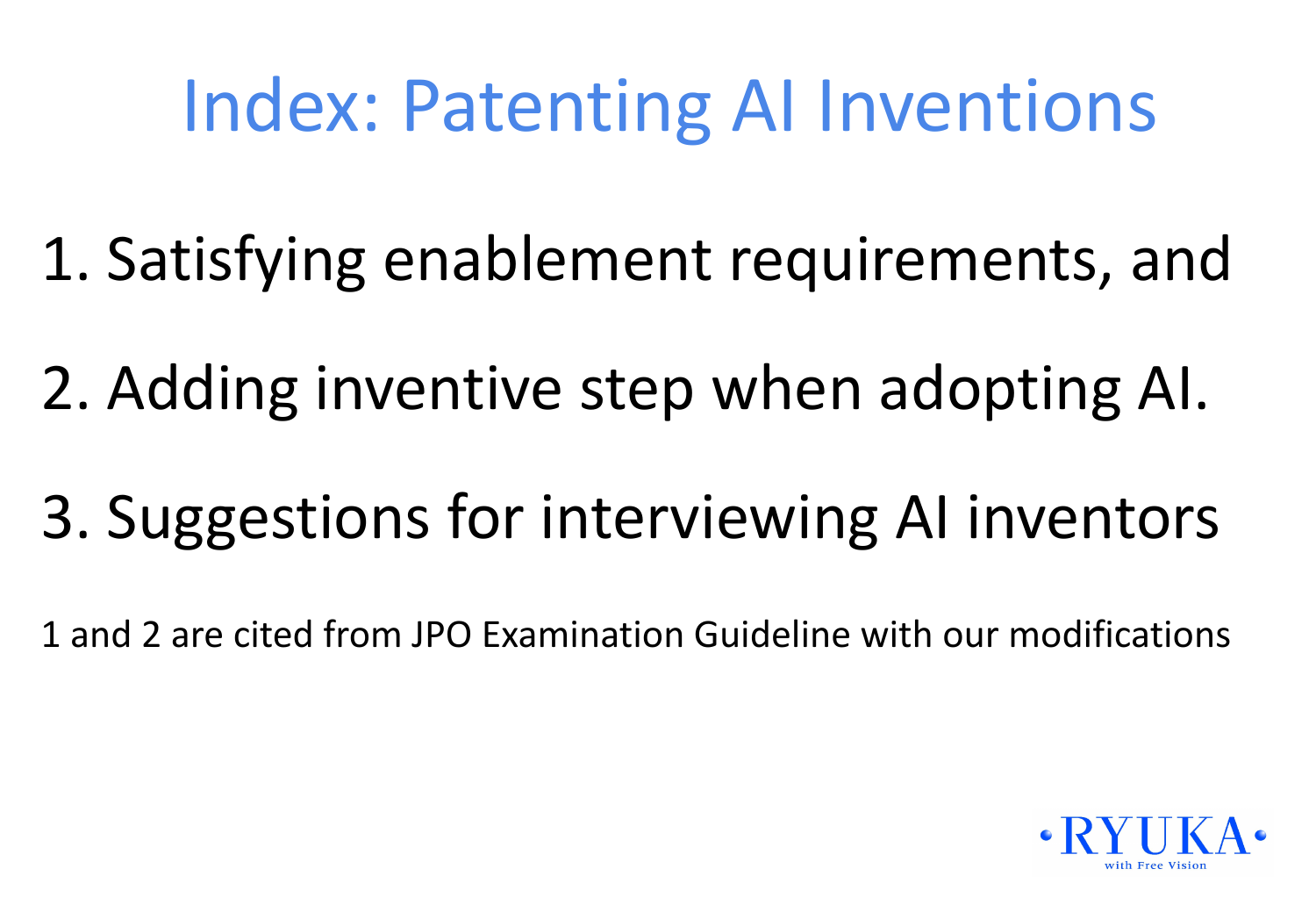## Satisfying Enablement Requirements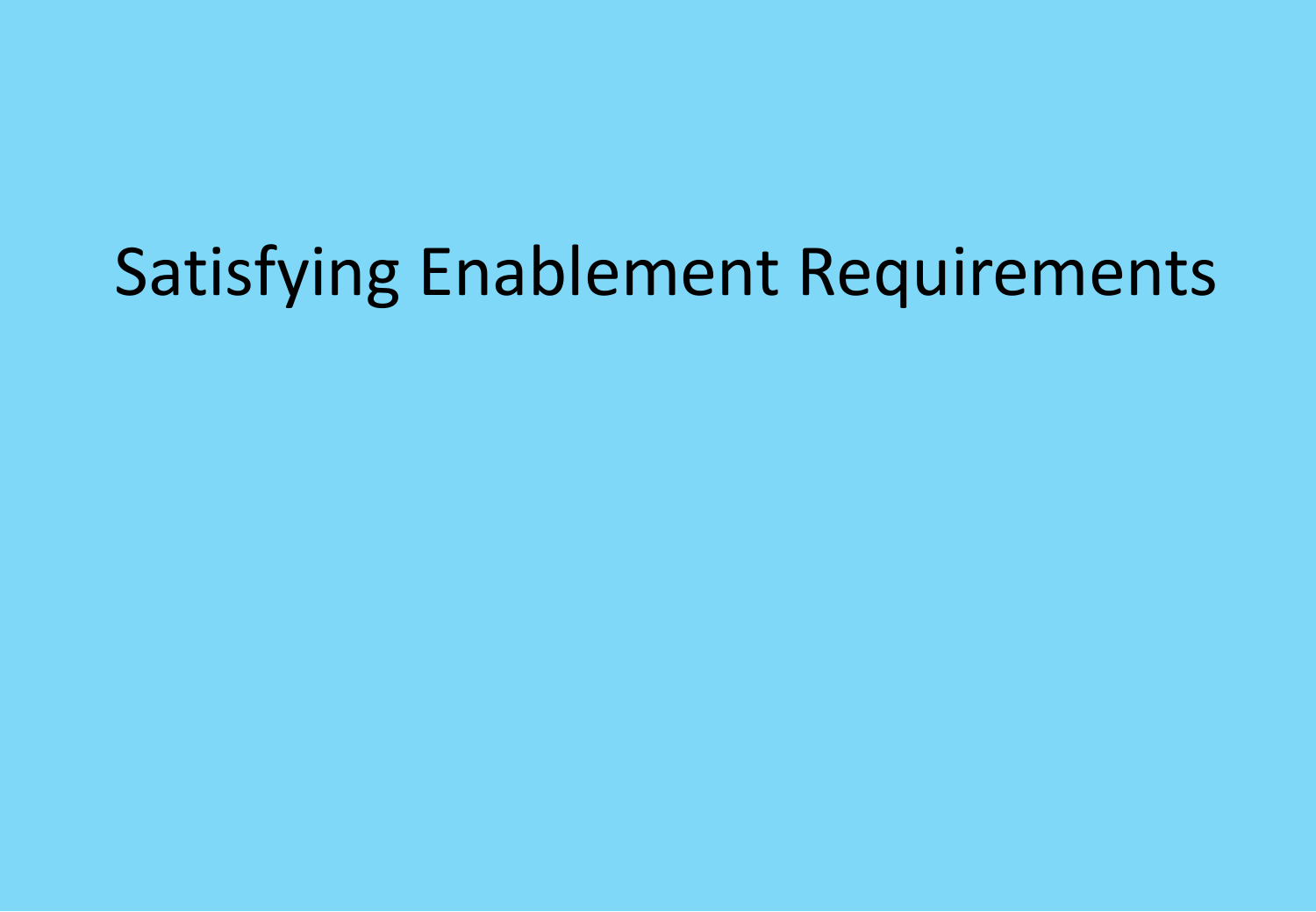## **Enablement requirements for training AI**

It is understood that multiple training data have correlation:

- by general knowledge
- **-** by explanation or statistic ←→ information in the description, or
- by evaluation of output from learned AI model

## Satisfied **NOT Satisfied**

Correlation among training data is not presumed via general knowledge nor explained in the description.

A feature of a claimed product is ←→ estimated by AI, but there is no evaluation of the actual product and accuracy of AI estimation is not verified nor understood.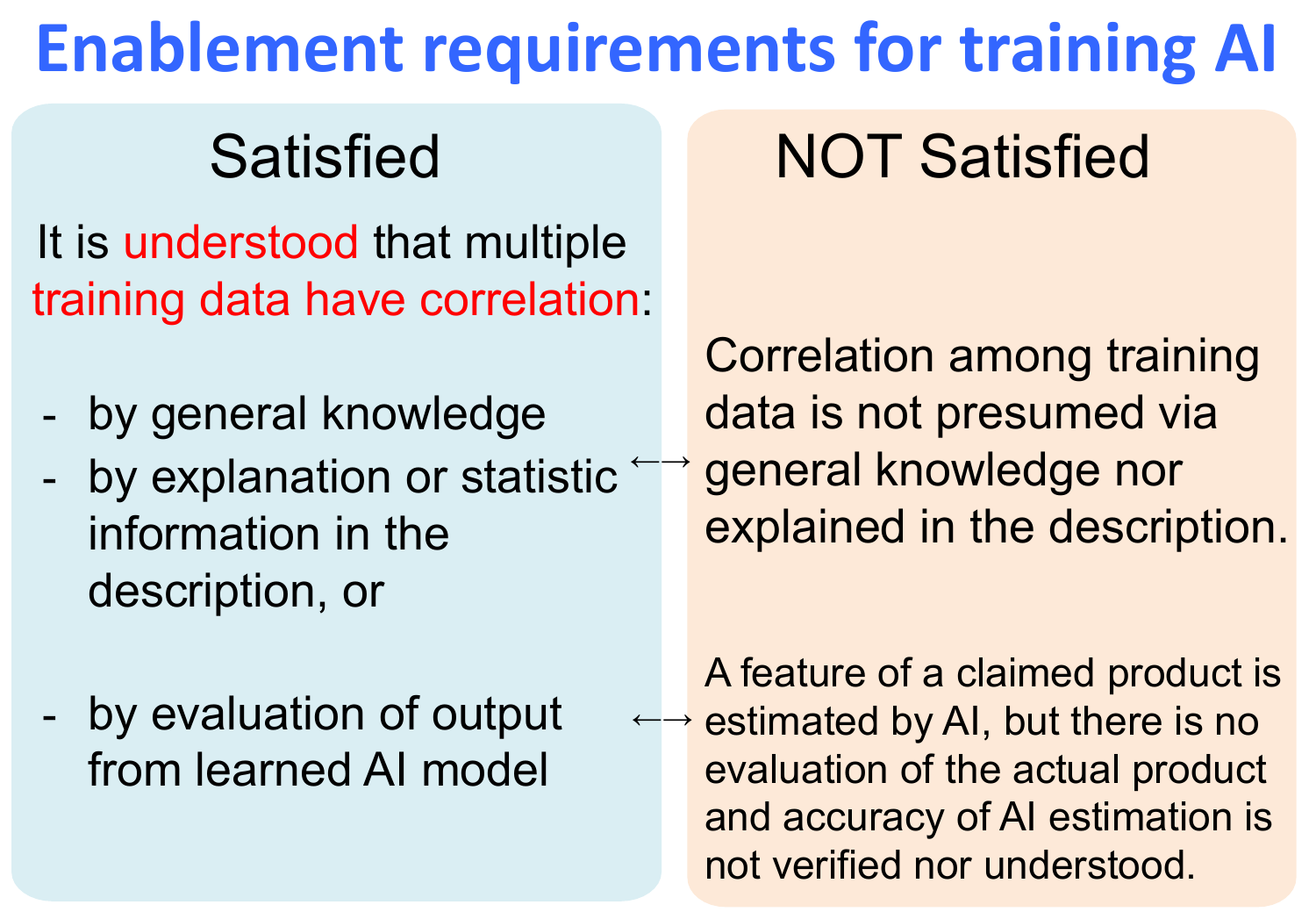#### **Lack of enablement**

Correlation among training data is NOT expected via general knowledge NOR supported by description

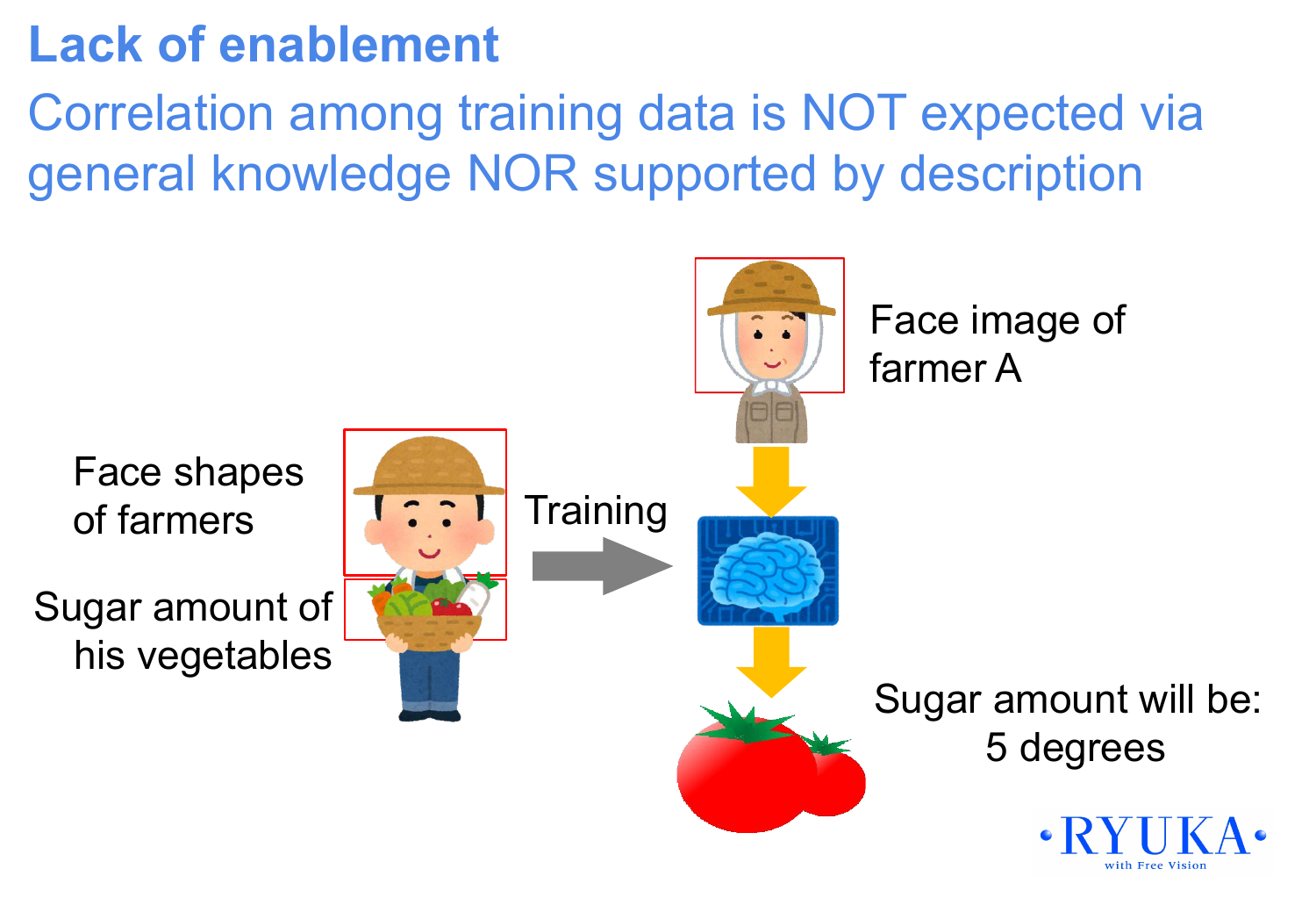**Enablement is Satisfied:** where the correlation among training data is presumed from a common knowledge, even if the specification does not disclose the correlation.



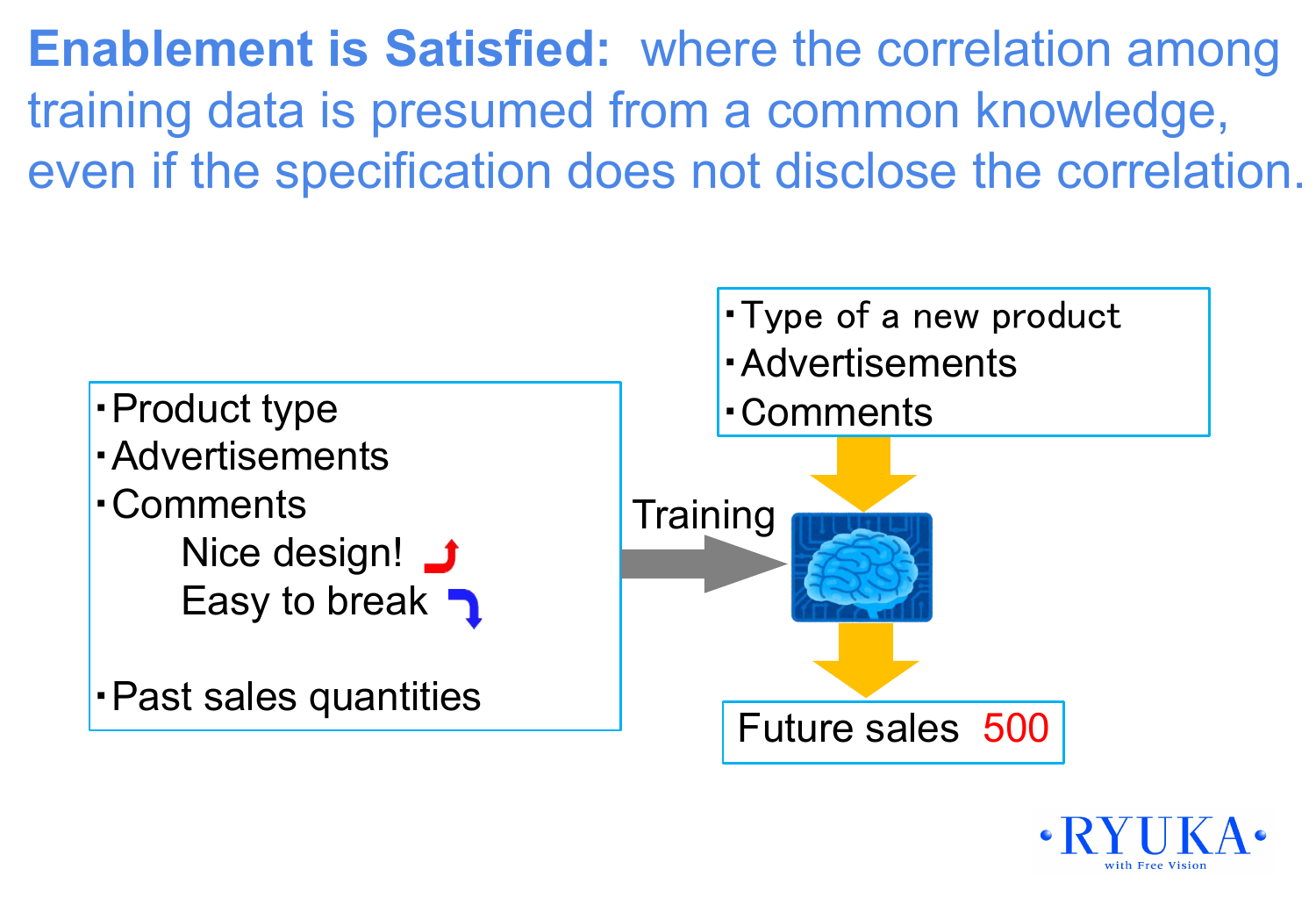Claim Example

…cited from the JPO exam guideline with modification

A business plan design apparatus comprising:

a reception means for receiving a product type, web advertisements and comments;

a simulation means for simulating sales quantity of the product based on the product type, web advertisements and comments, using an estimation model that has been trained through machine learning with training data containing product types, web advertisements and comments of products and past sales quantities of the products; and

an output means for outputting the sales quantity.

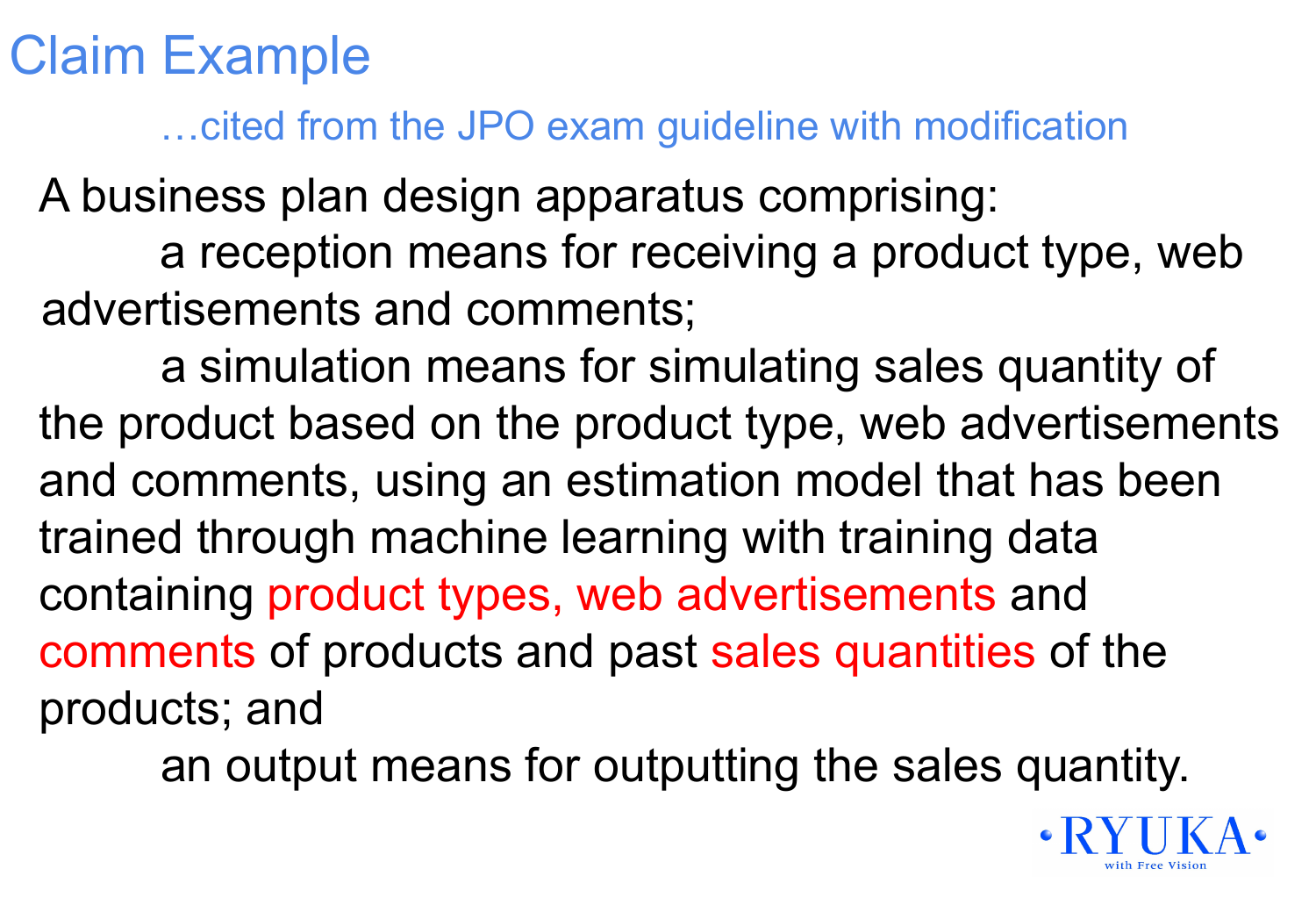#### **Enablement is satisfied:**

even if training data is **labeled by human**, provided that the correlation is understood via general knowledge.

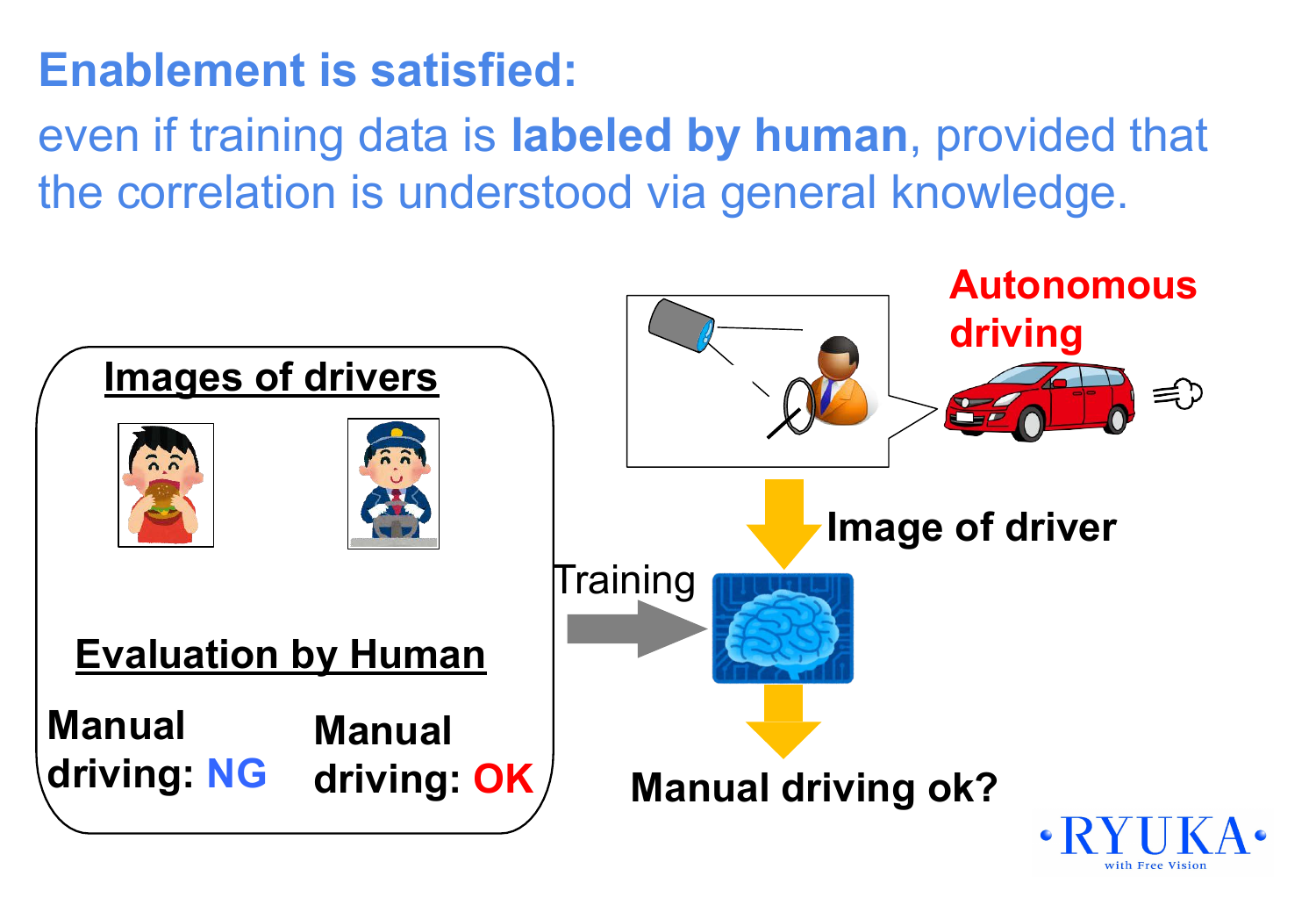An autonomous driving system comprising: an image capturing unit that is positioned to capture an image of a driver; and

a quick reaction capability estimation unit that inputs the image to a trained learning model and obtains a quick reaction capability of the driver from a trained learning model, the trained learning model having been trained through machine leaning to estimate a quick reaction capability of the driver,

wherein switching from an autonomous driving to a manual driving is prohibited, in case the quick reaction capability is below a predetermined value.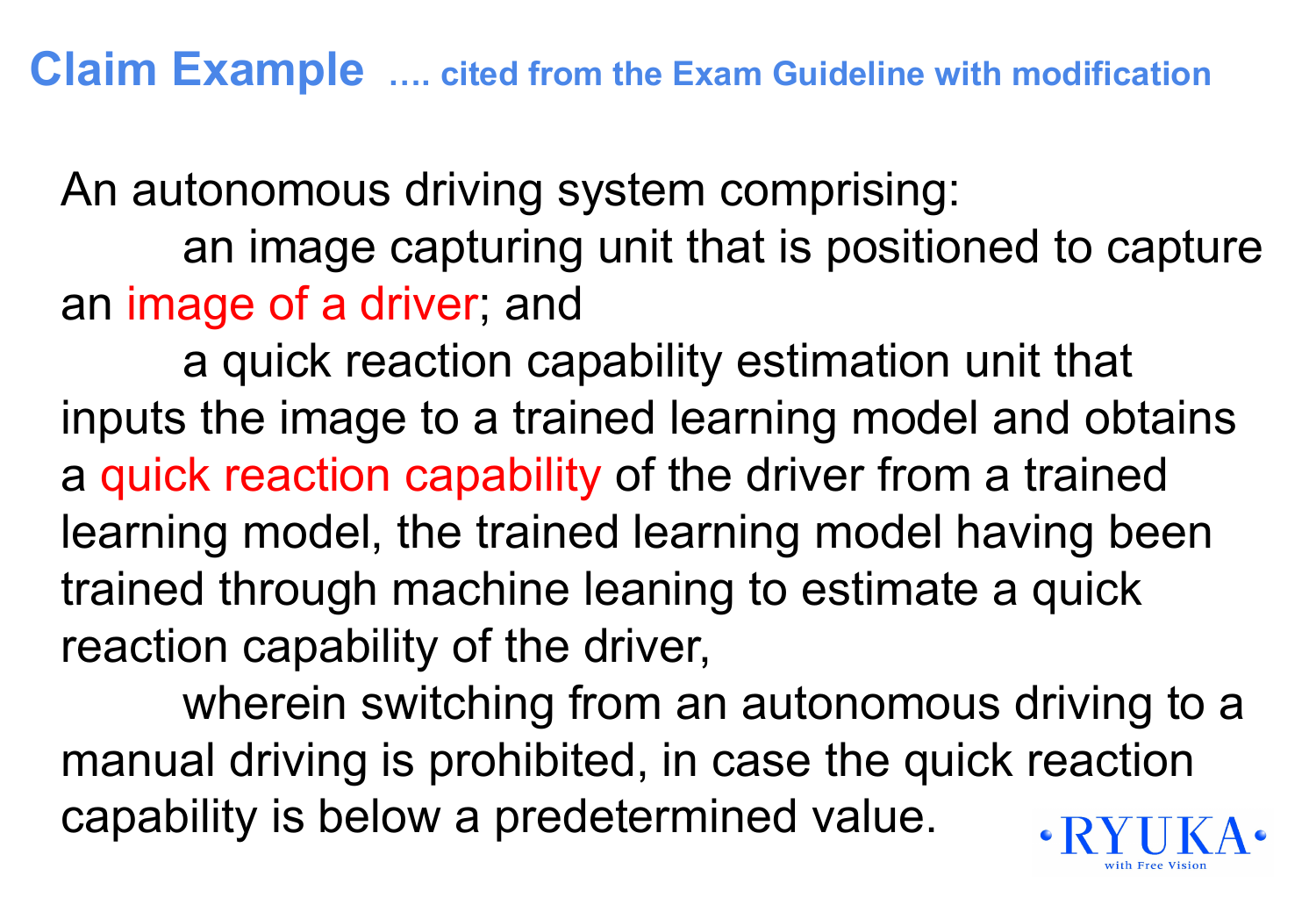Claim 2: Enable, because correlation among training data is supported in the spec. by data, but Claim 1: Not enabled, because the correlation is not supported by the spec. nor presumed.

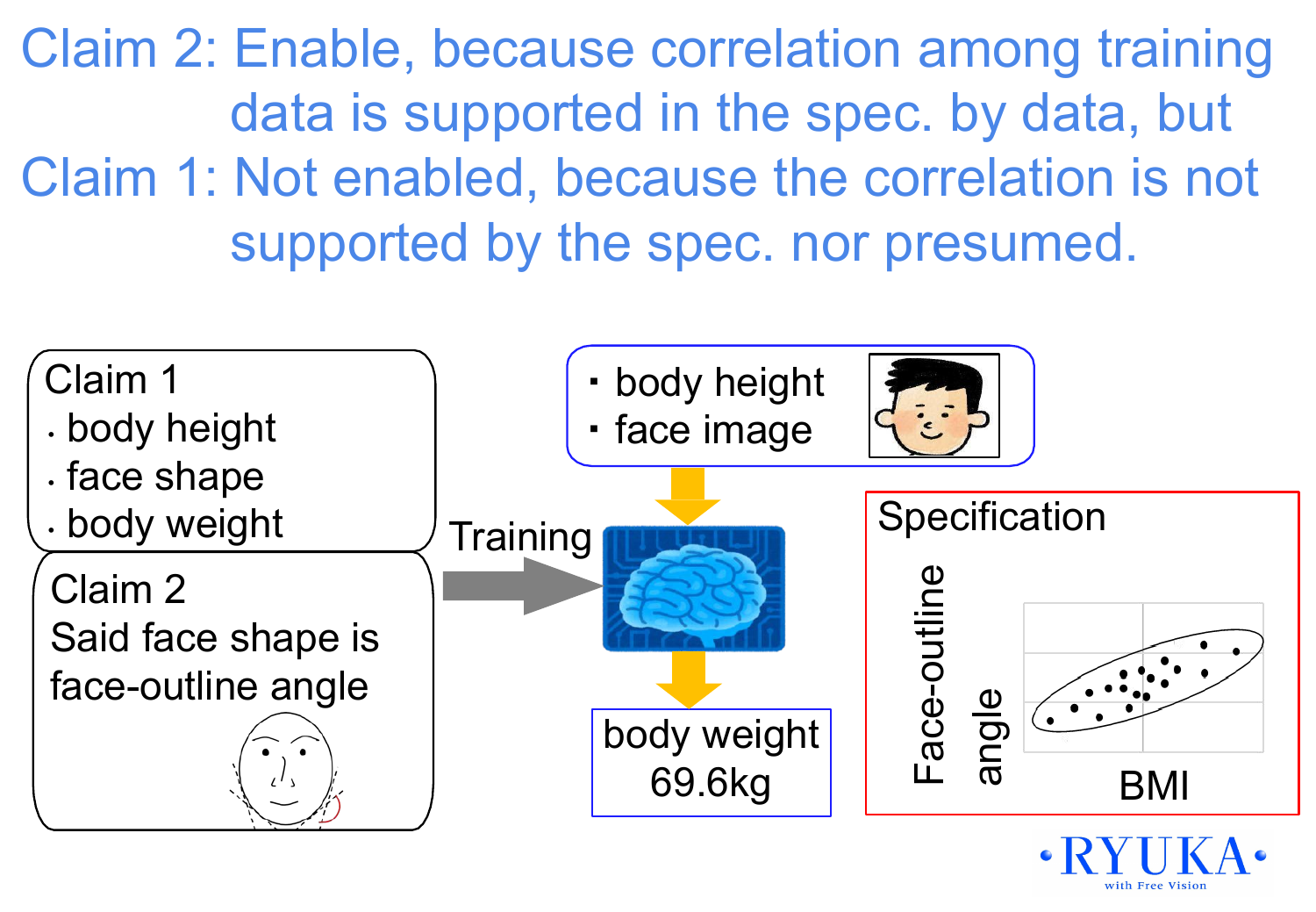#### **Claim Example …. cited from the Exam Guideline with modification**

1. A body weight estimation system comprising: a model generation means for generating a model that estimates a body weight of a person based on a feature value of a face shape and a height of the person, through machine learning using training data containing feature values of face images and heights and weights of people; a reception means for receiving a face image and height of a person;

a feature obtainment means for obtaining a feature value of a face shape by analyzing the face image; and a processing means for outputting an estimated body weight of the person based on the feature value and the height of the person, using the model.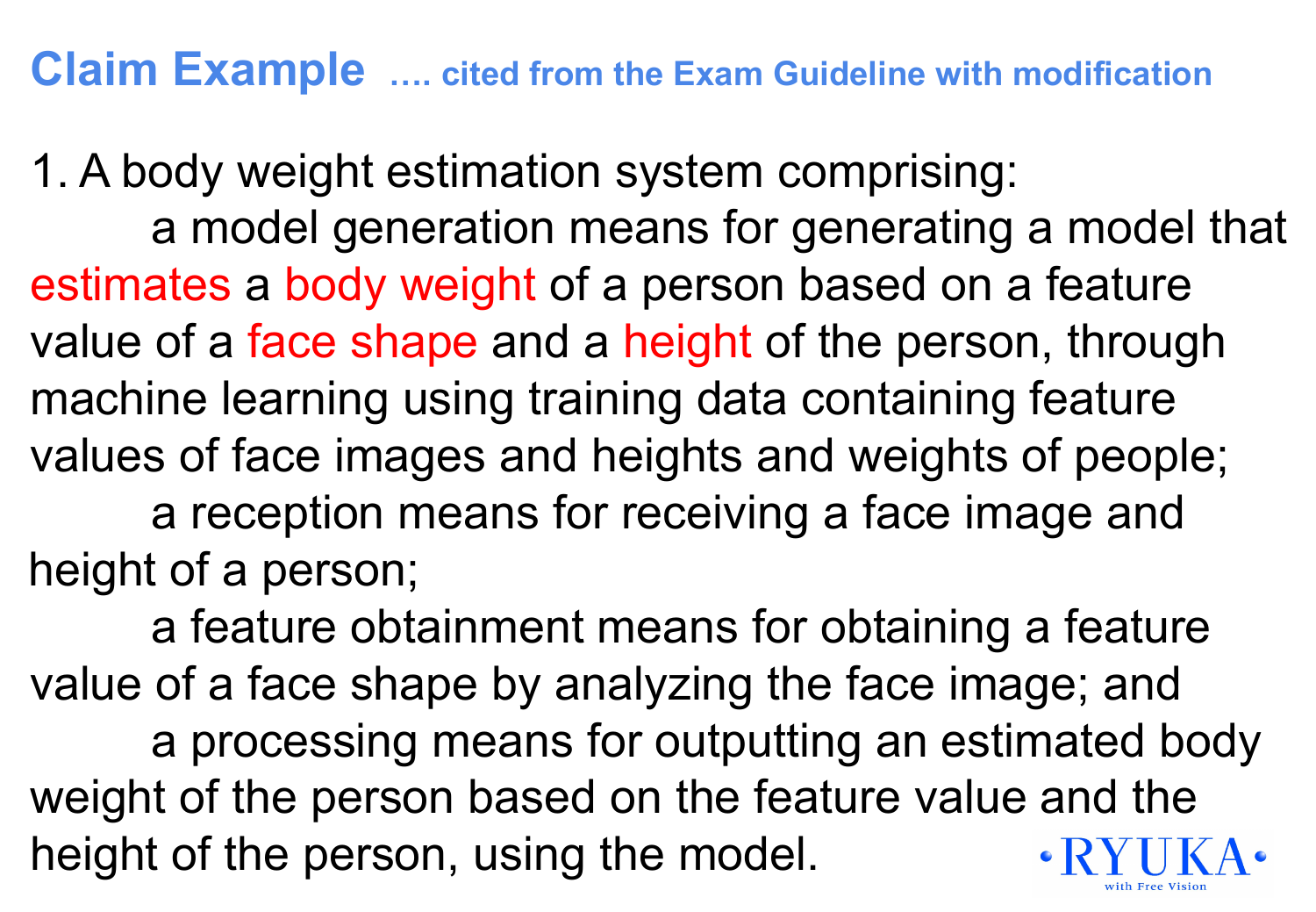Claim Example …cited from the JPO exam guideline

2. The body weight estimation system as claimed in Claim 1, wherein the feature value representing the face shape is a face-outline angle.

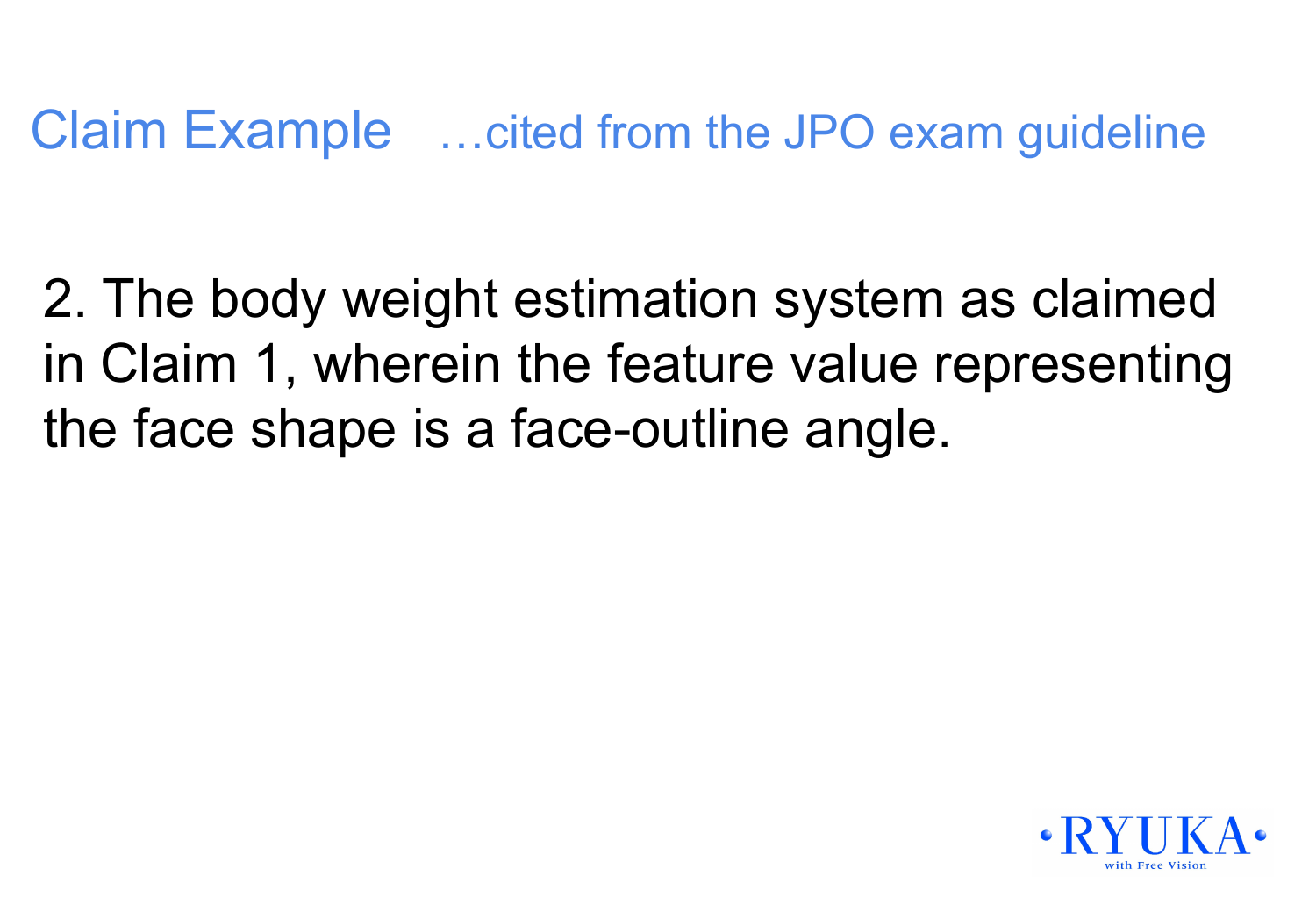Enablement is satisfied, if a correlation among training data is verified by examination results of AI output.



 **Specification** discloses examination results that verify the expected contact-dermatitis rate by the test substance

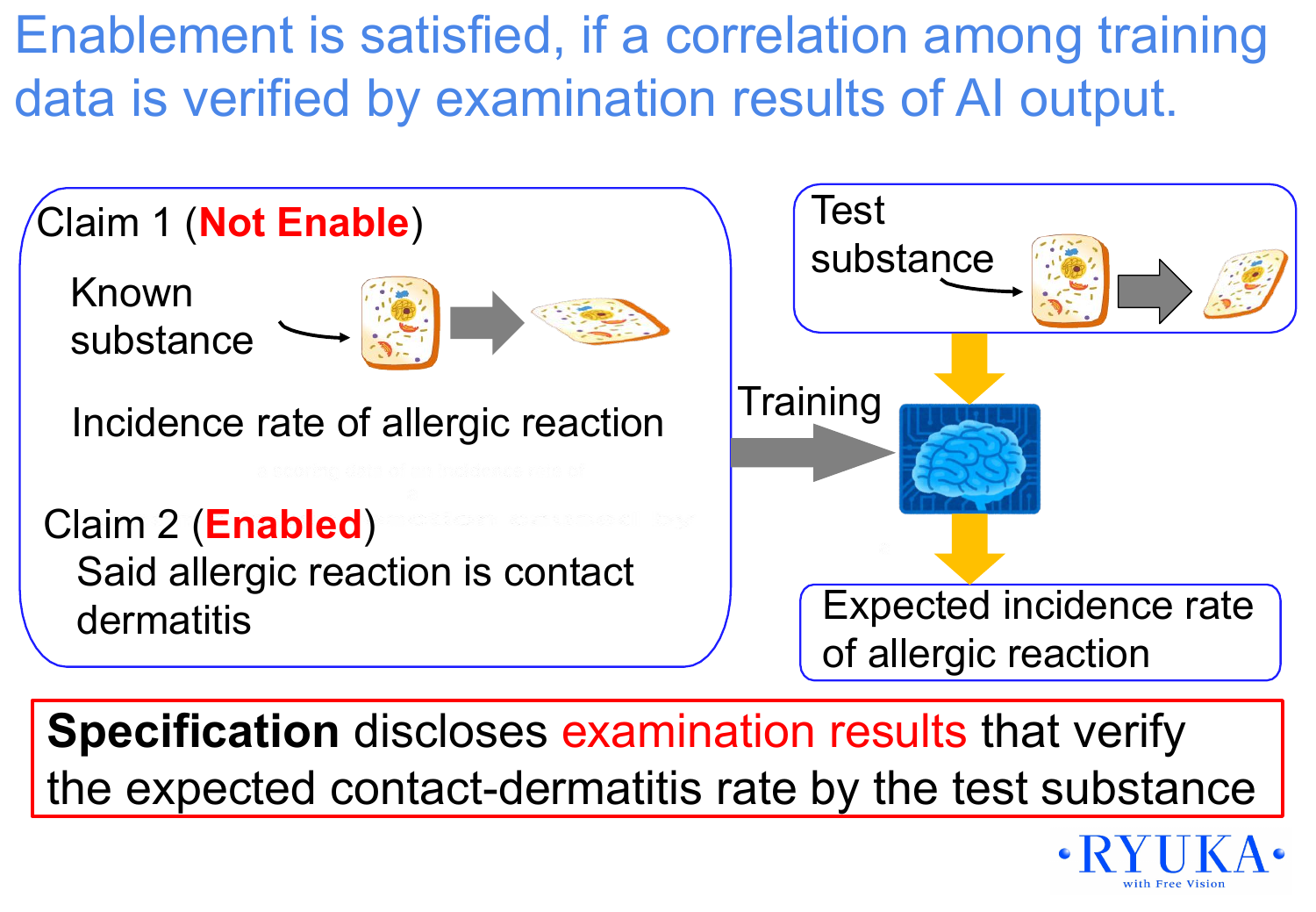#### Non-Enable Claim Example

#### …cited from the JPO exam guideline

1. A method for estimating an allergy incidence rate of a test substance comprising:

inputting a training data to an artificial intelligence model, the training data including a group of data representing a shape change of a human X cell in culture solution and a scoring data on incidence rates of human allergic reaction caused by each substance, in which each substance is separately added to the culture solution and the incidence rate of allergic reaction caused by each substance is known; obtaining a group of data representing a shape change of a human X cell that has been measured in culture solution to which a test substance is added;

inputting, to the trained artificial intelligence model, the group of data obtained by said obtaining; and

causing the trained artificial intelligence model to calculate a scoring data of an incidence rate of human allergic reaction.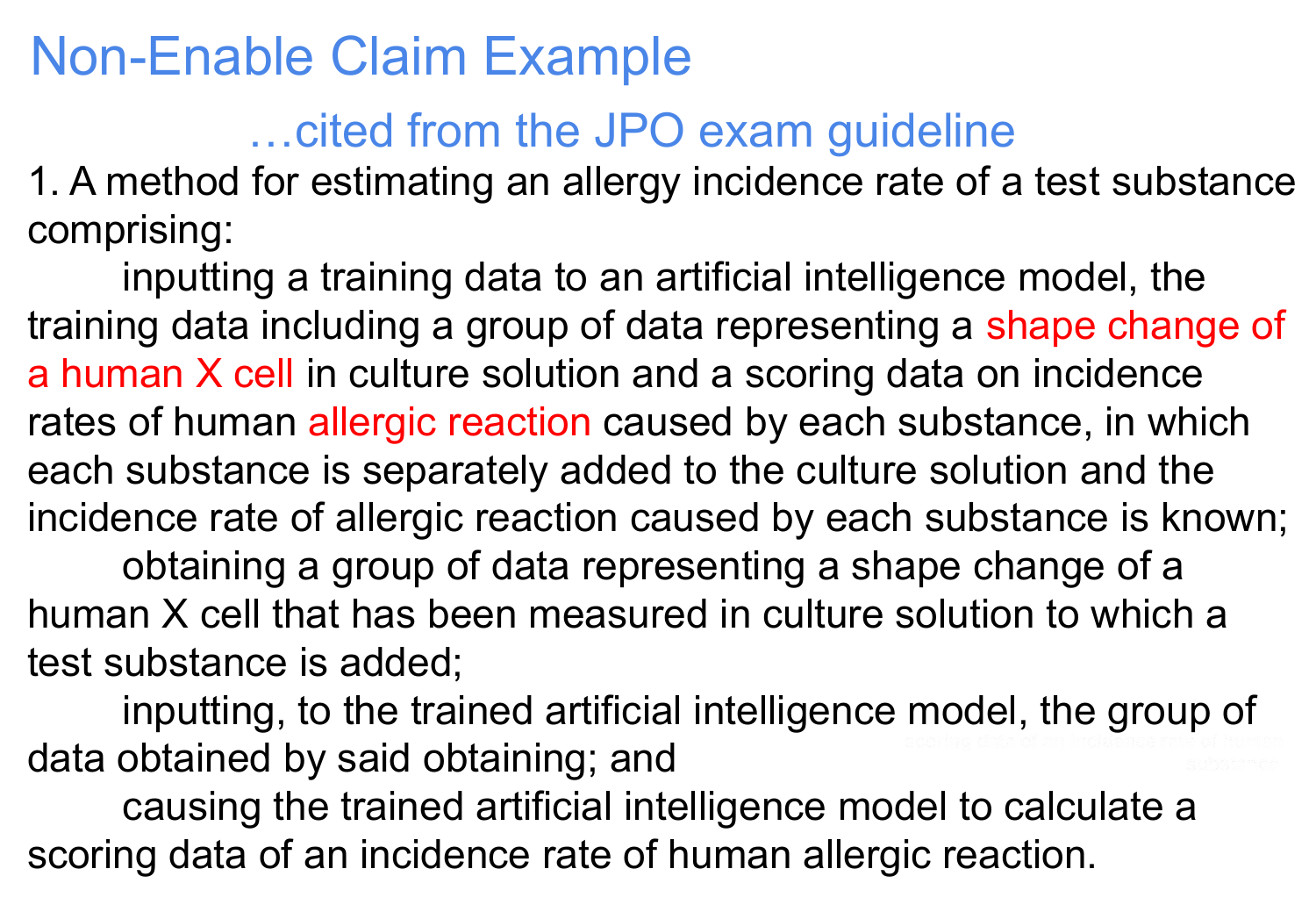Enabled Claim Example …cited from the JPO exam guideline with modifications

2. The method for estimating an allergy incidence rate as claimed in Claim 1,

wherein the allergic reaction is contact dermatitis.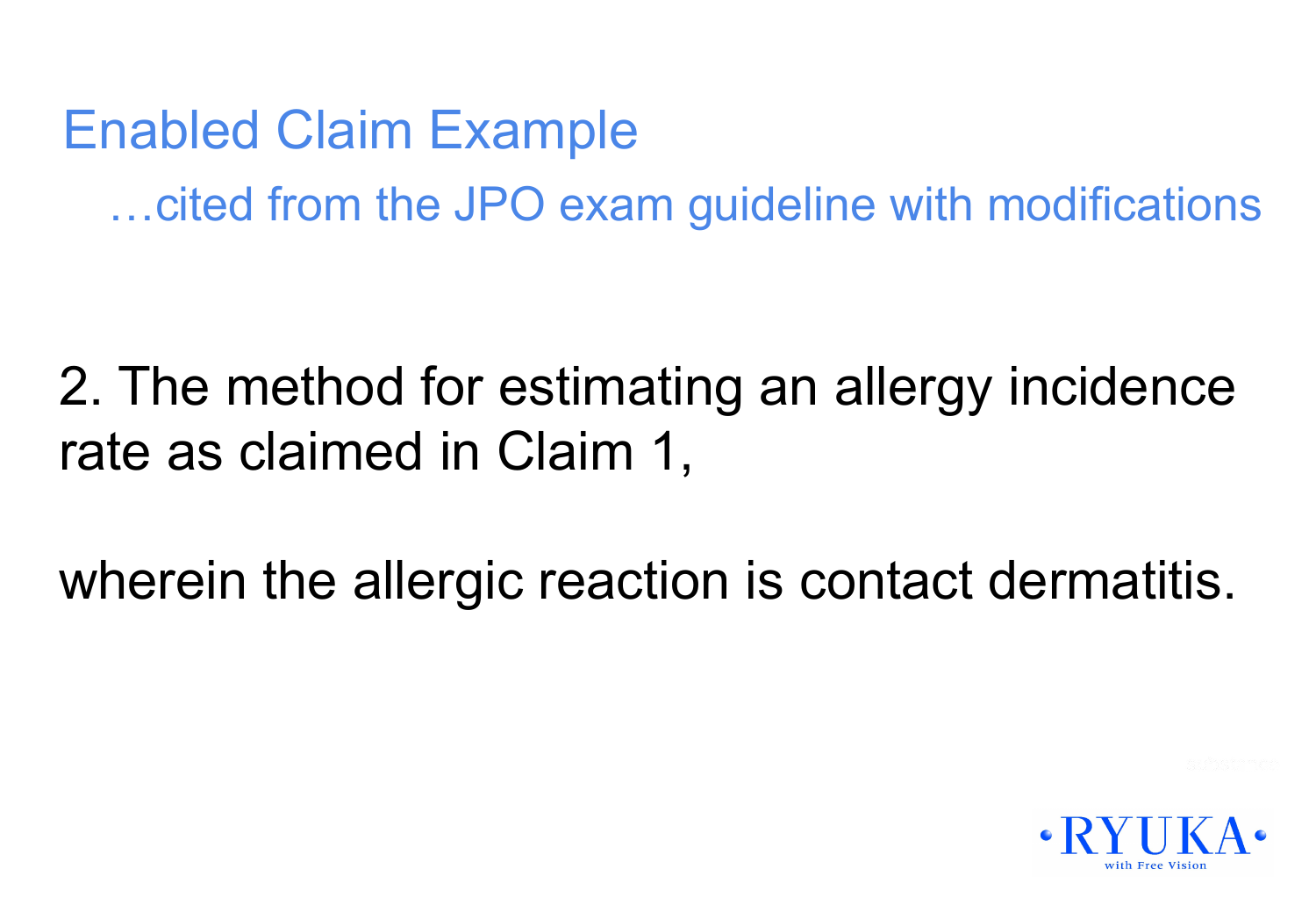A product estimated by AI is not enabled, unless the actual product or estimation accuracy is verified.



Curing strength within 5 minutes of curing

Curing strength after 24 hours

#### **Q**

Anaerobic adhesive with a curing strength equal to 30 %?

**A Training**

> Anaerobic adhesive comprising: compound A 〇 % compound B  $\triangle$ %

> > **Not Patentable**

No disclosure of actual production or measurement of the curing strength.

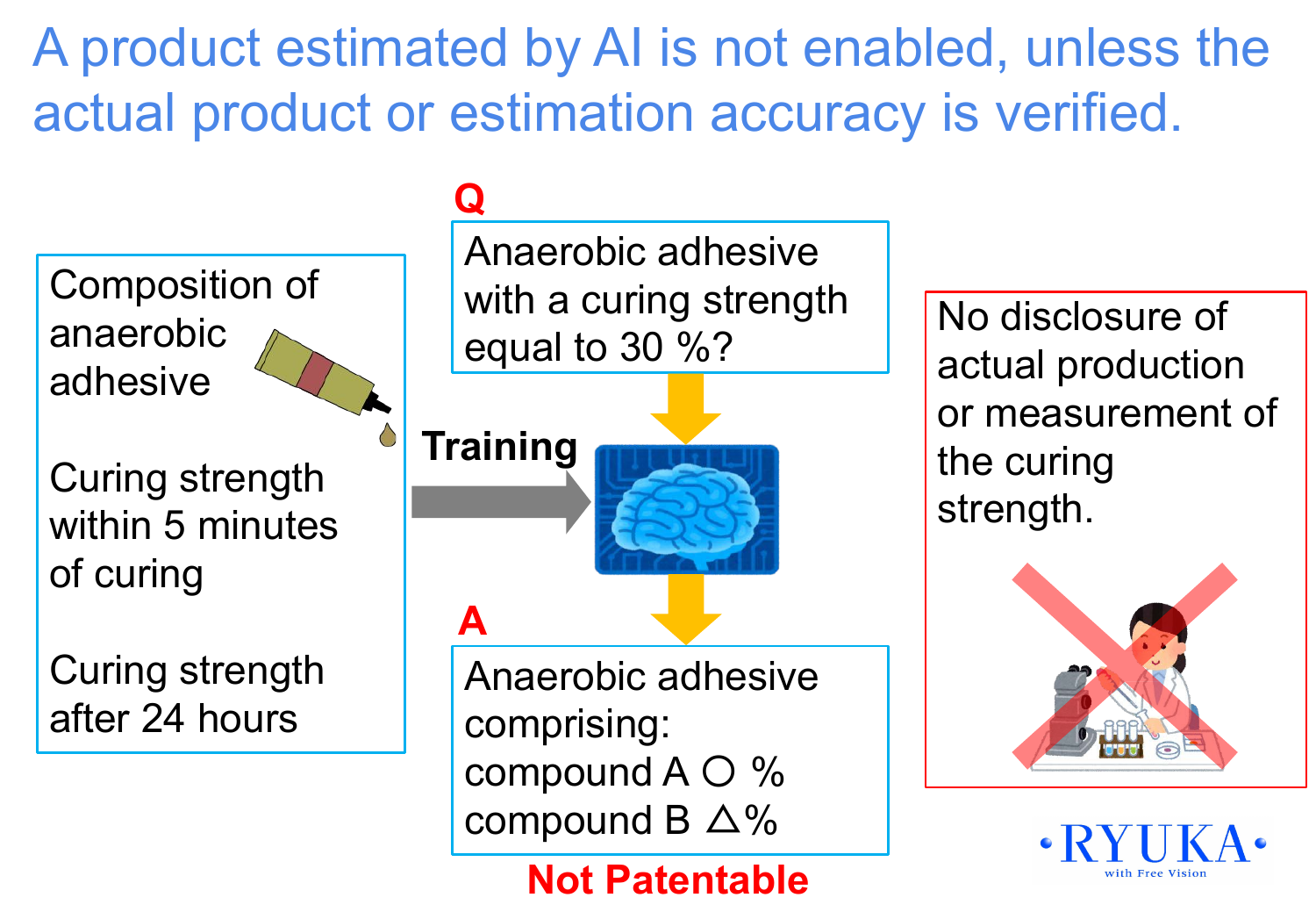## **Satisfying Enablement Requirements**

by explaining that multiple training data have correlation via:

- explanation based on general knowledge

- statistics among training data, or

- evaluation results of output from learned AI model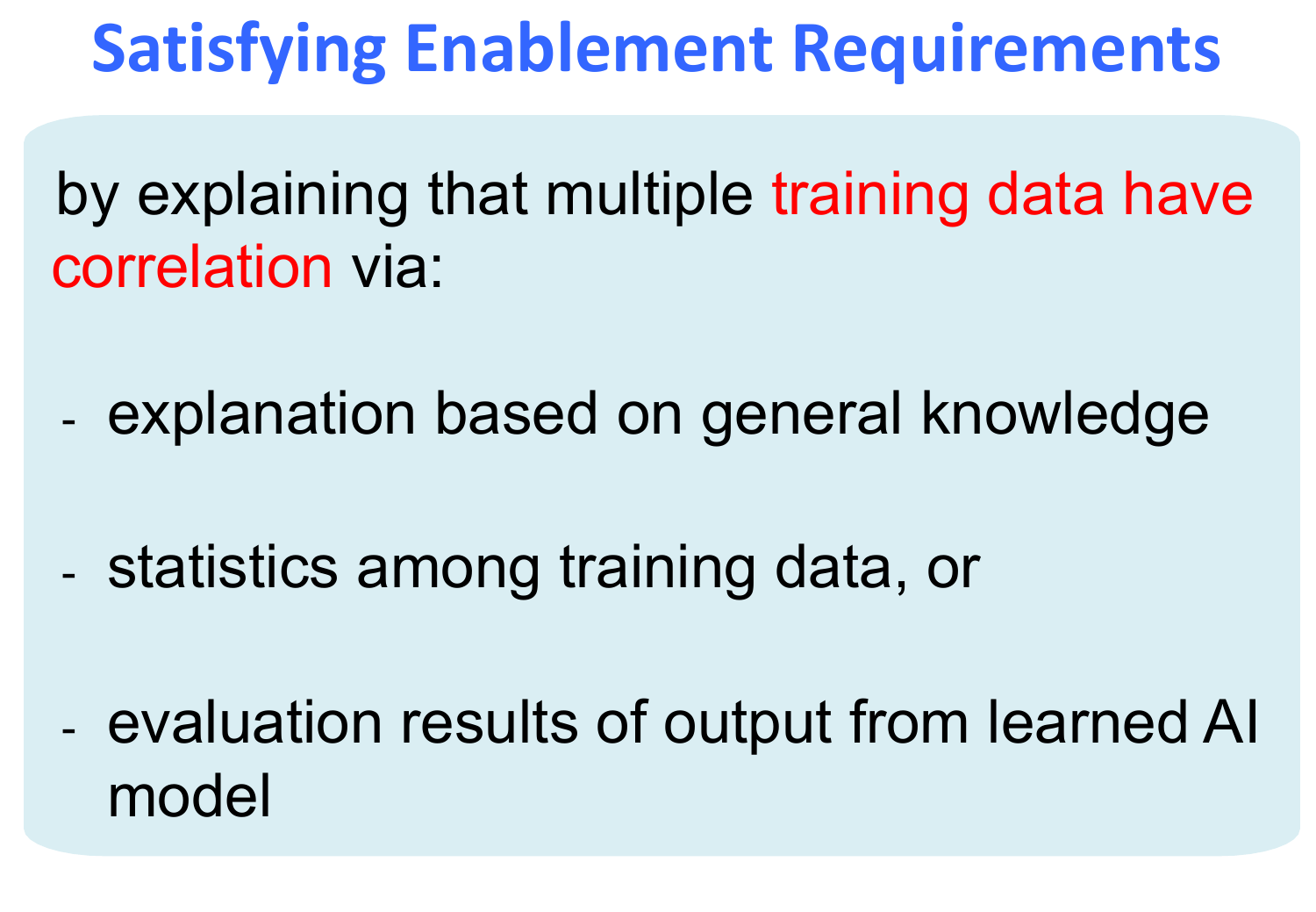## Adding Inventive Step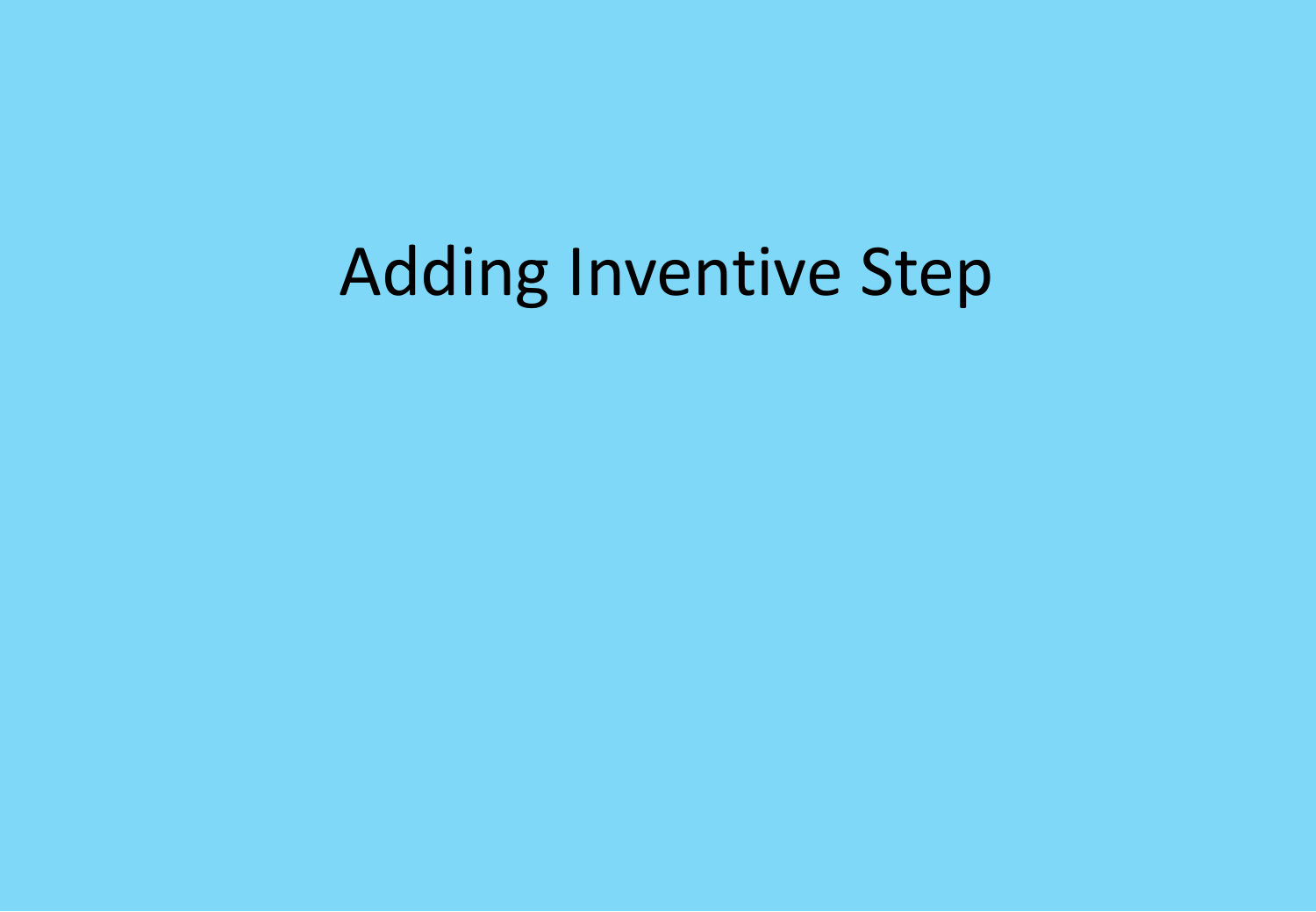## **NOT Inventive**

**Merely converting human operations, or other known methods to AI**

**Adding known relevant data for training, which provides only known effects**

## **Inventive**

**Adding new training data, or**

**preprocessing training data,** 

**which provides significant effects**

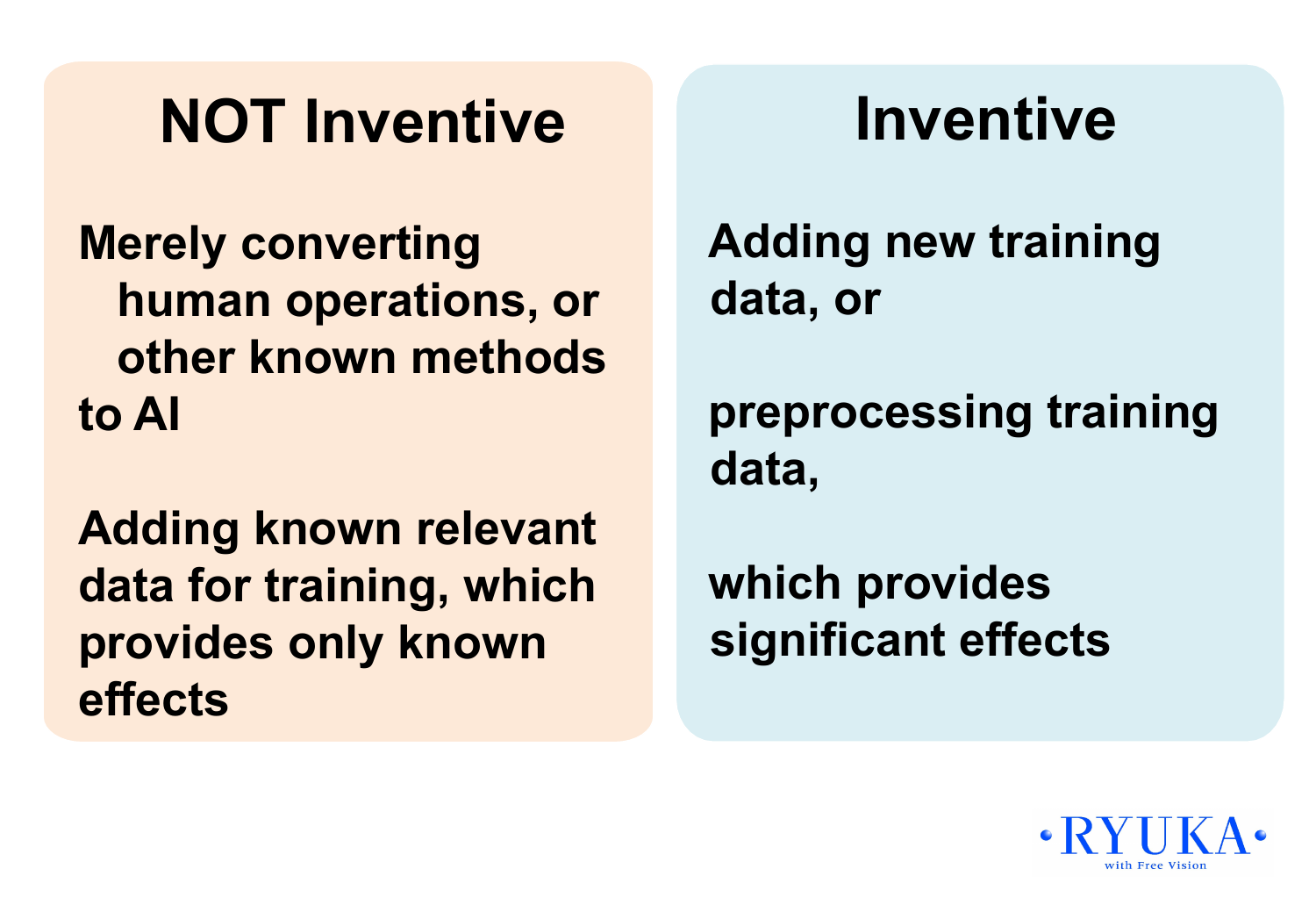#### **Not Inventive**: Mere conversion to AI

#### Prior art estimates power generating capacity by



 Past water inflow into a dam Water flow of the river upper stream Precipitation around the upper stream

• Past water inflow into a dam • Water flow of the river upper stream • Precipitation around the upper stream

Later power generation capacity in the past





Expected power generation capacity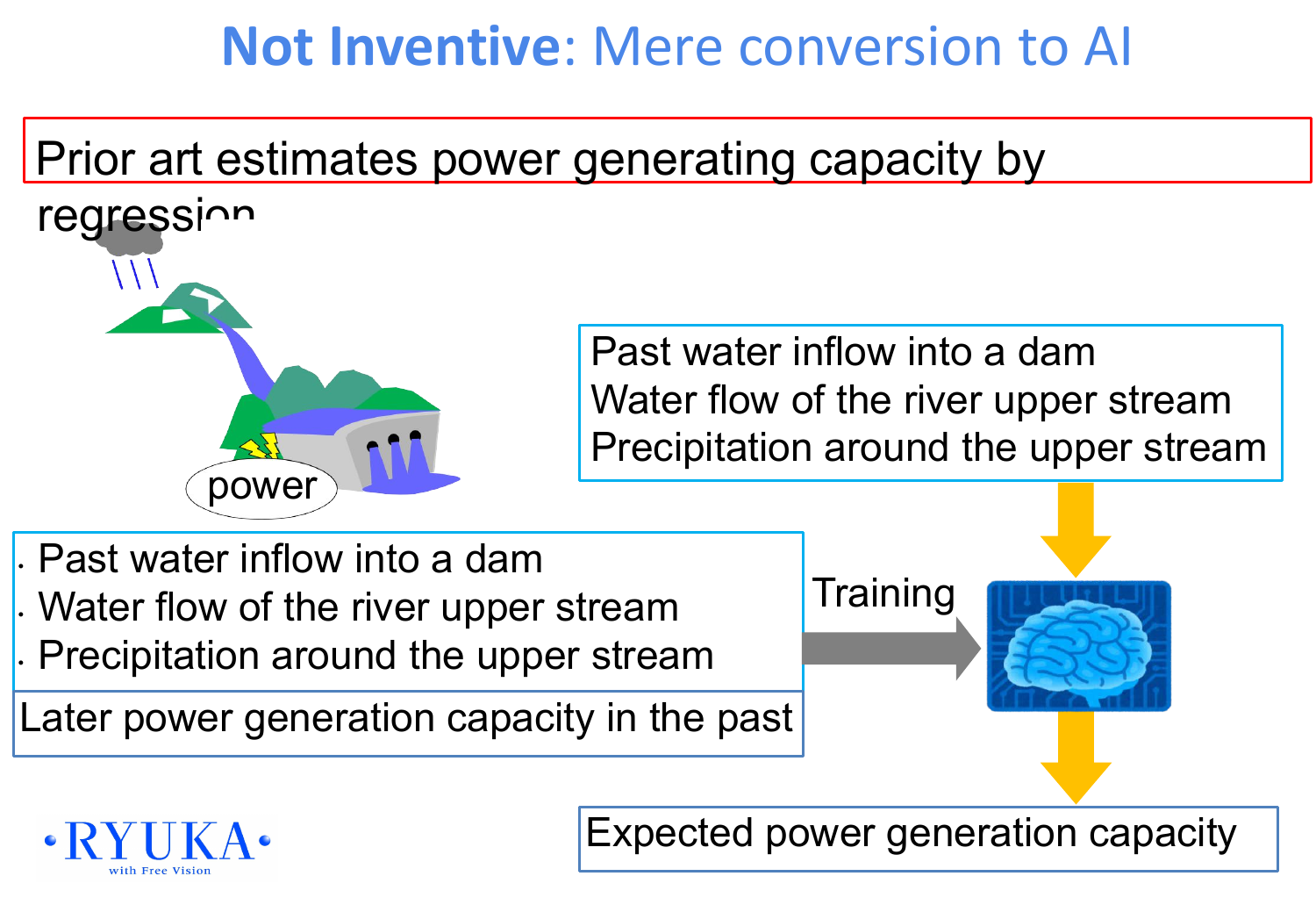#### **Claim Example …. cited from the Exam Guideline with modification**

1. An estimation system of a power generating capacity comprising:

a neural network in which input contains a precipitation amount of a river upper stream, a water flow of the upper stream, and a water inflow into a dam during a period between a reference time and a predetermined time before the reference time, and output contains a power generating capacity after the reference time;

a machine learning unit that trains the neural network using a training data corresponding to actual values of the input and the output; and

an estimation unit that inputs data to the neural network being trained by the machine learning unit by setting current time as the reference time, and calculates power generating capacity.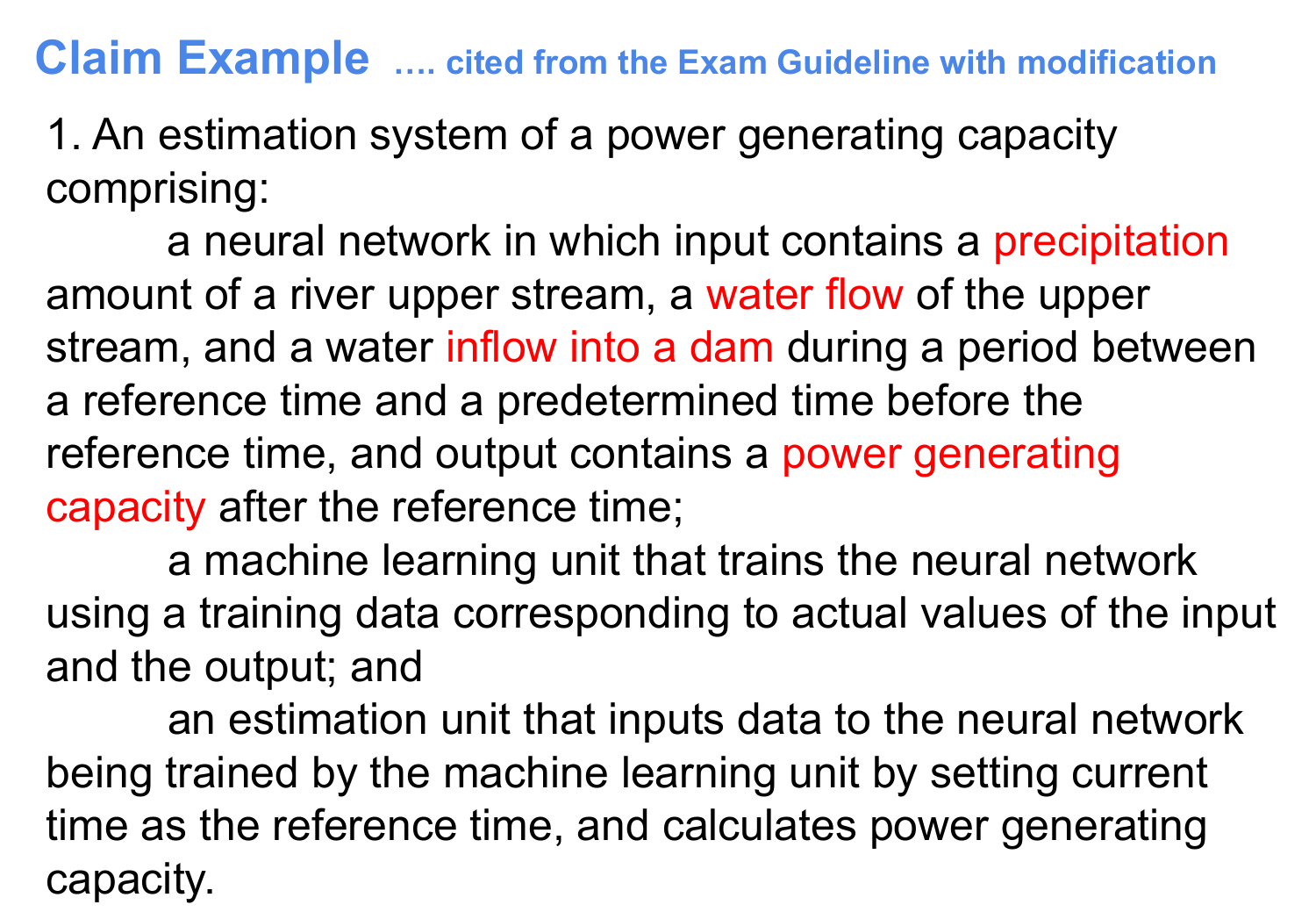**Inventive:** where a new type of input provides - significant technical effects -

2. The estimation system of a power generating capacity as in Claim 1, wherein the input further contains temperature of upper area during the predetermined period.

…. cited from the Exam Guideline with modification

This makes estimation accurate, taking increase of inflow rate due to meltwater in spring into consideration. No prior art considered the past temperature.

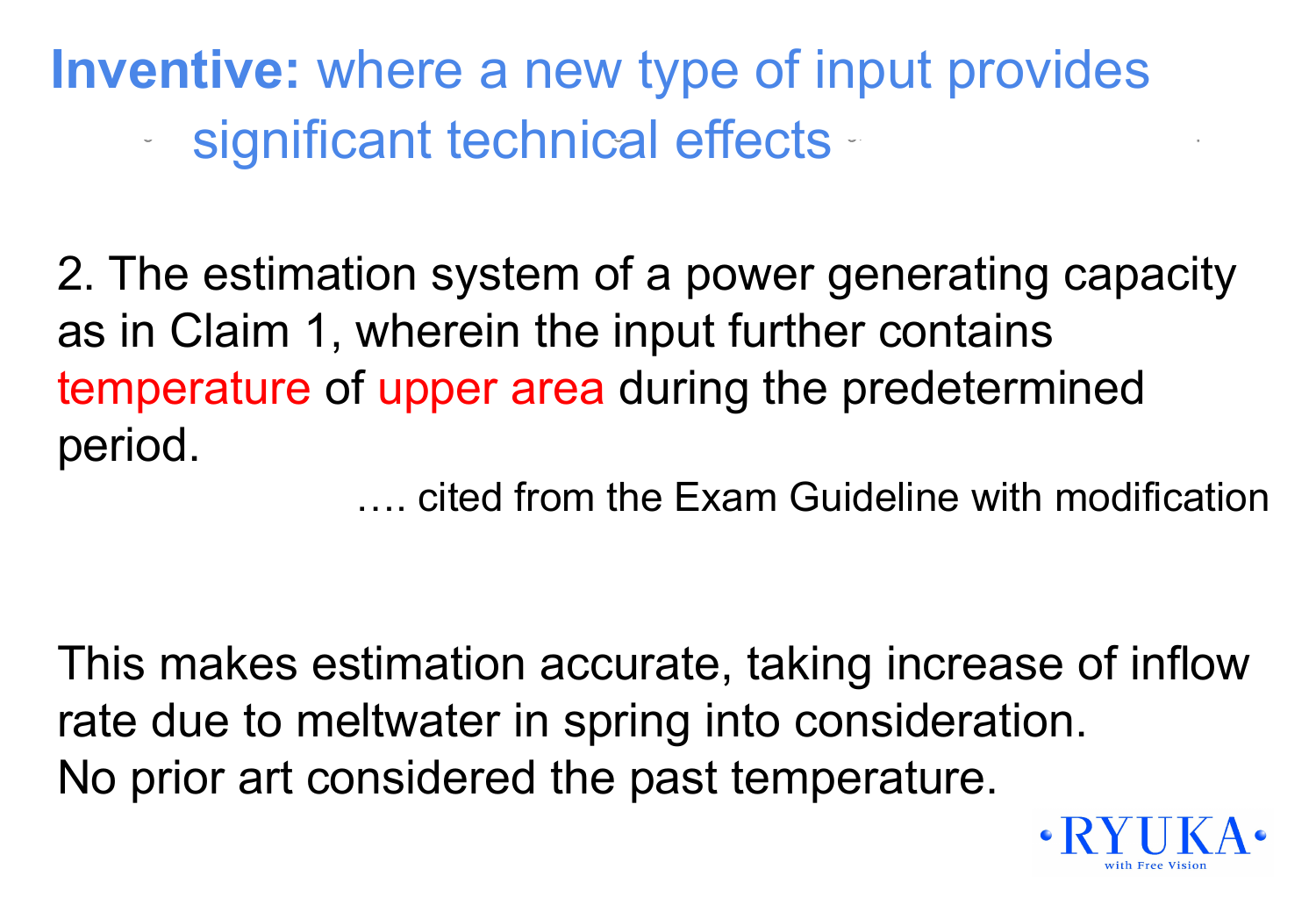**Not Inventive:** Mere combination of known AI (green) and known relevant parameter (red)

**Screw driver** ・**rotation speed** ・**angular acceleration** ・**position** ・**inclination**

 **Actual screw clamping quality**

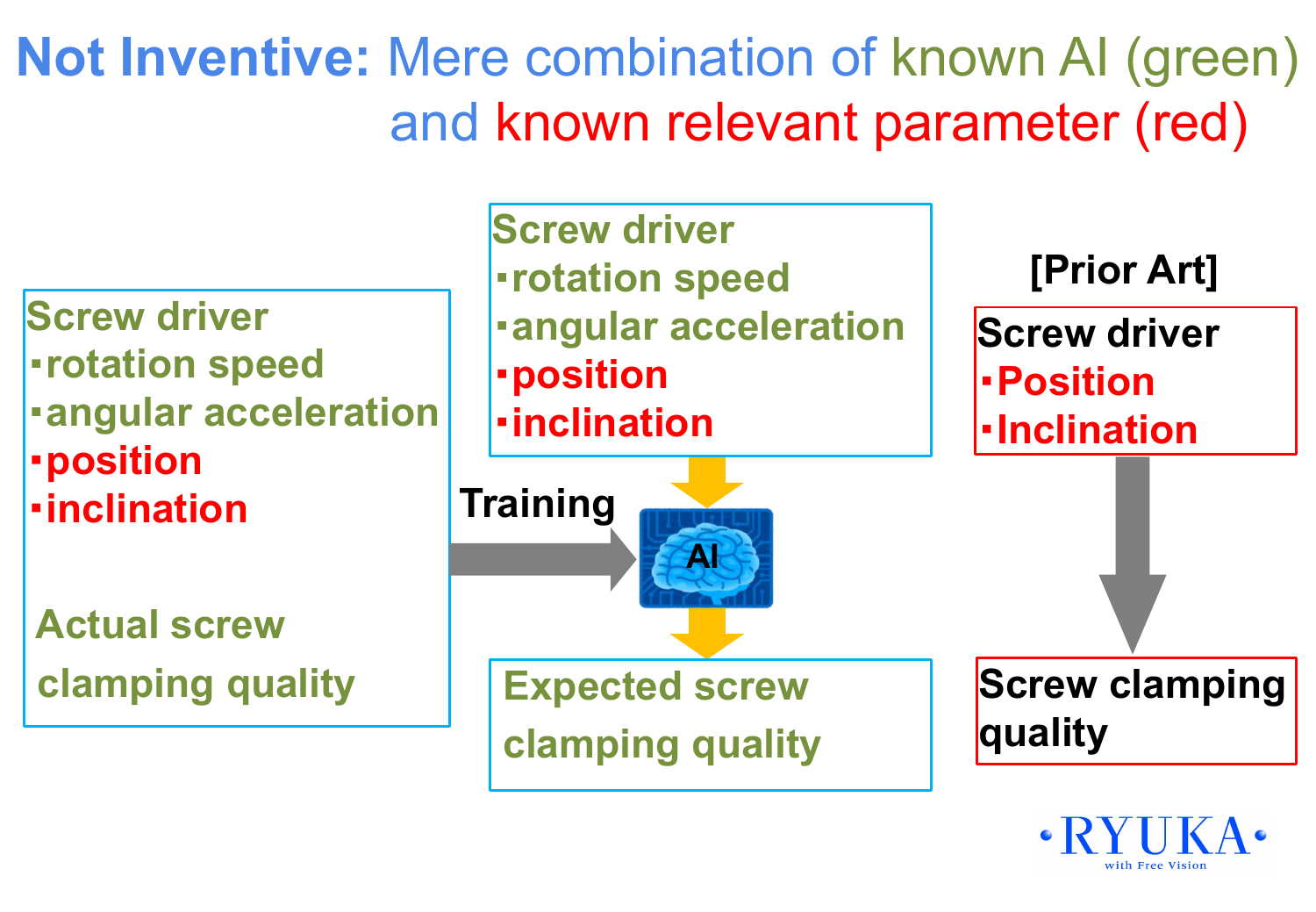#### **Prior AI**



![](_page_23_Picture_2.jpeg)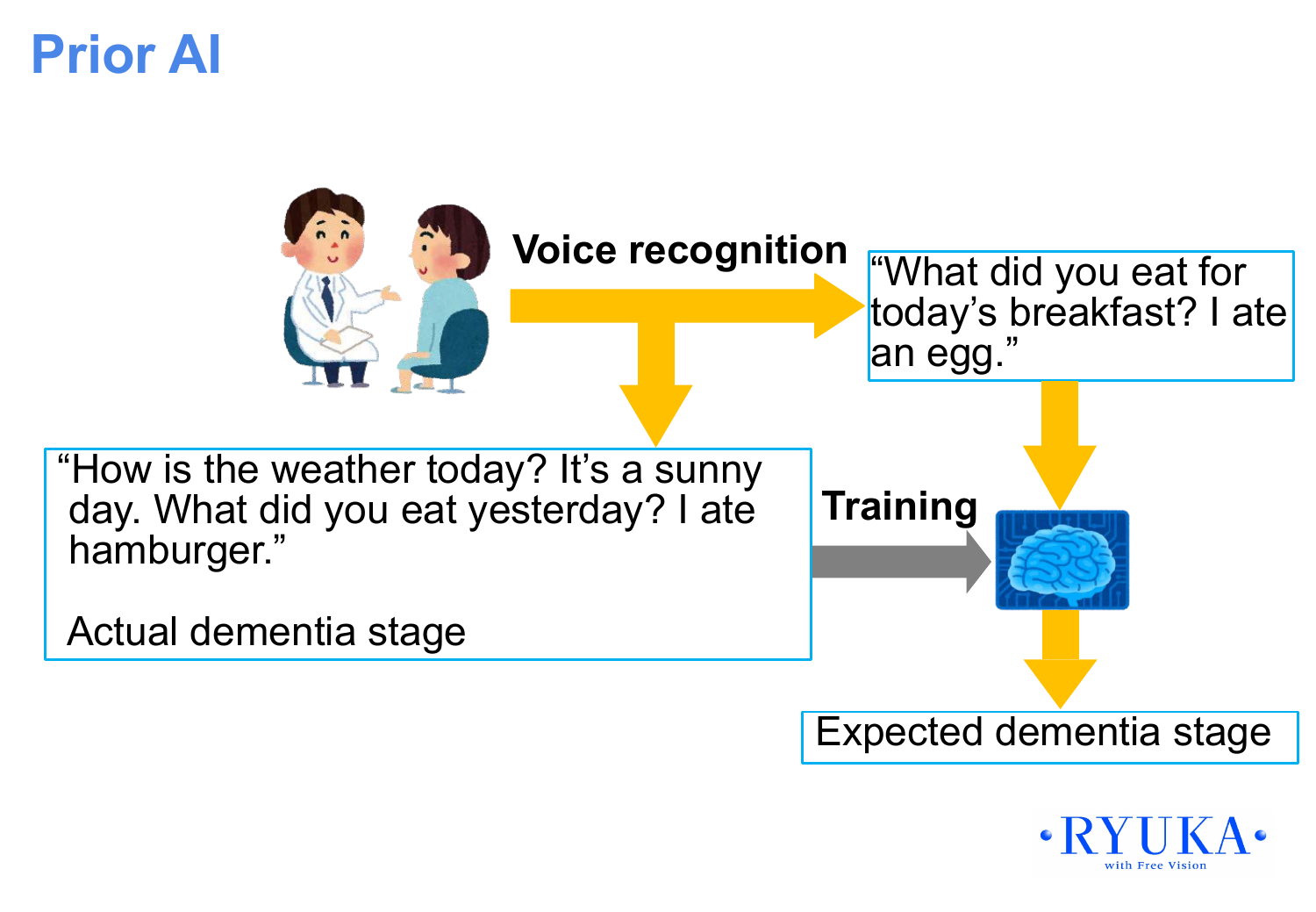**Inventive:** where pre-processing of training data provides significant effects

![](_page_24_Figure_1.jpeg)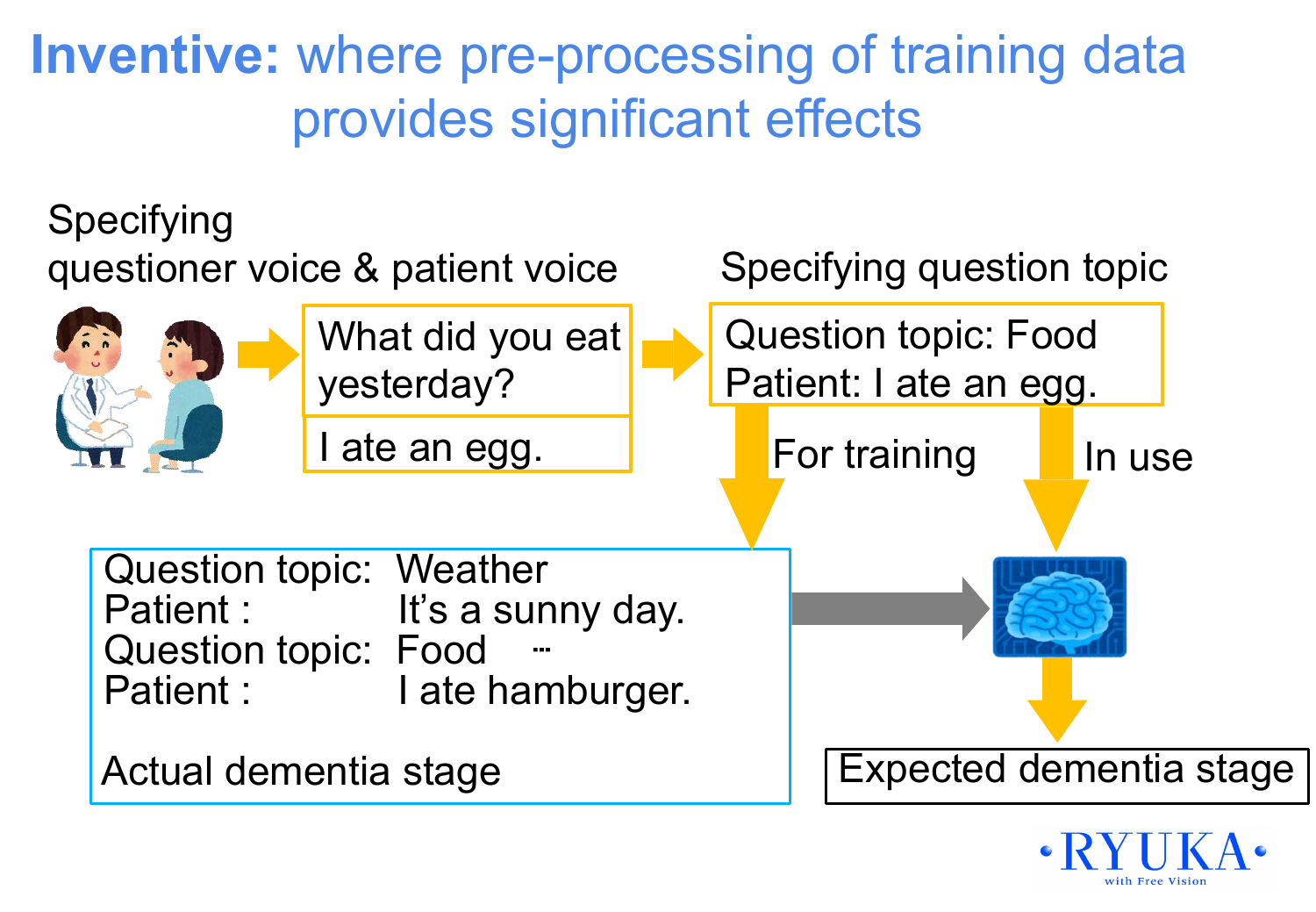#### **Claim Example …. cited from the Exam Guideline with modification**

A dementia stage estimation apparatus comprising:

 a voice analyzer for specifying voices of a questioner and patient;

 a voice recognition means for converting the voices of questioner and patient into question text and patient text, respectively;

 a question topic specifying means for specifying a question topic based on the question text; and

 a dementia stage determination means for inputting the question topic and the patient text to a trained neural network and determining a dementia stage of the patient,

wherein the neural network is trained through machine learning using training data so as to output an estimated dementia stage in response to a question topic and patient text.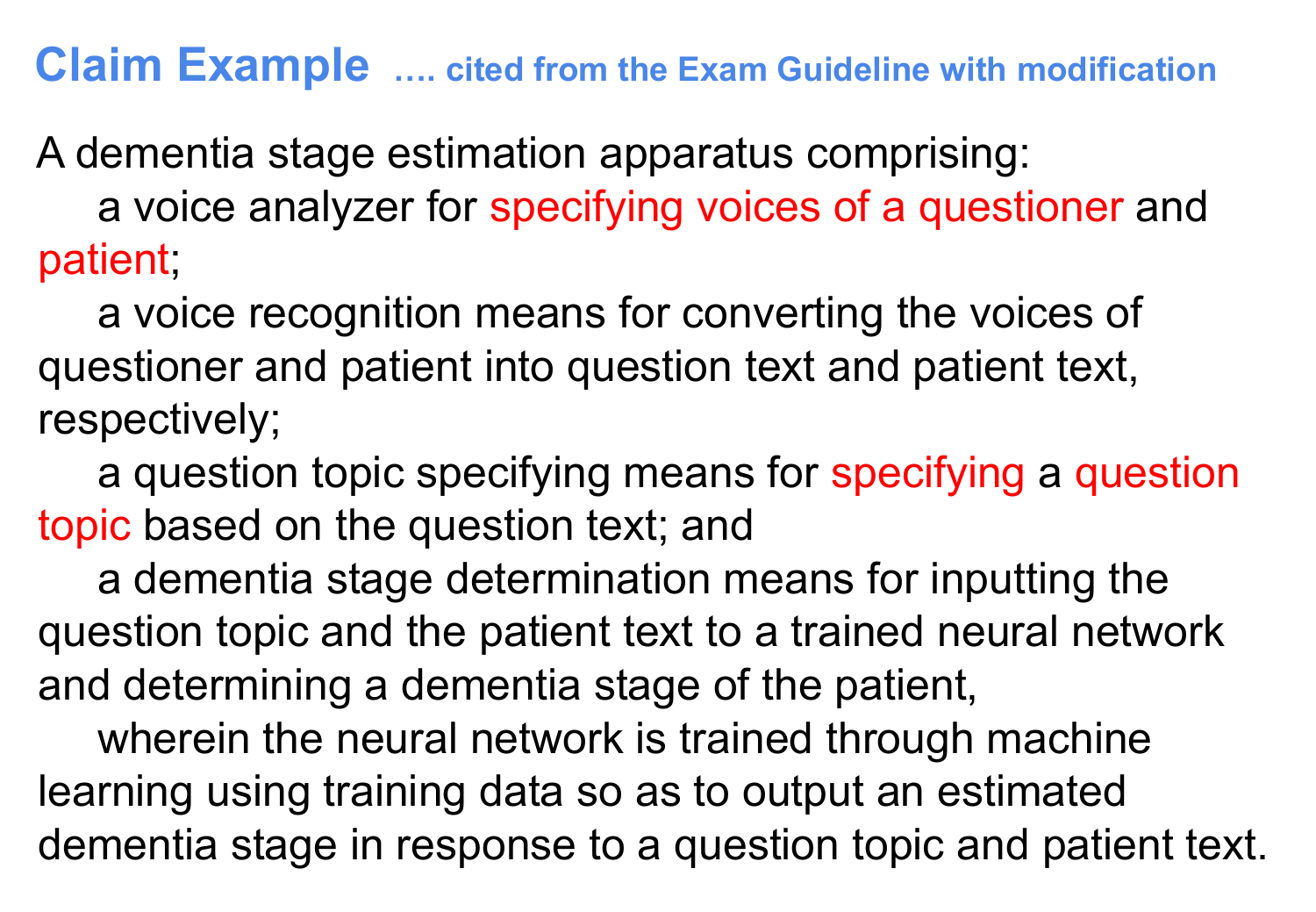### Our Suggestions

Interviewing inventors aiming for enablement and inventive step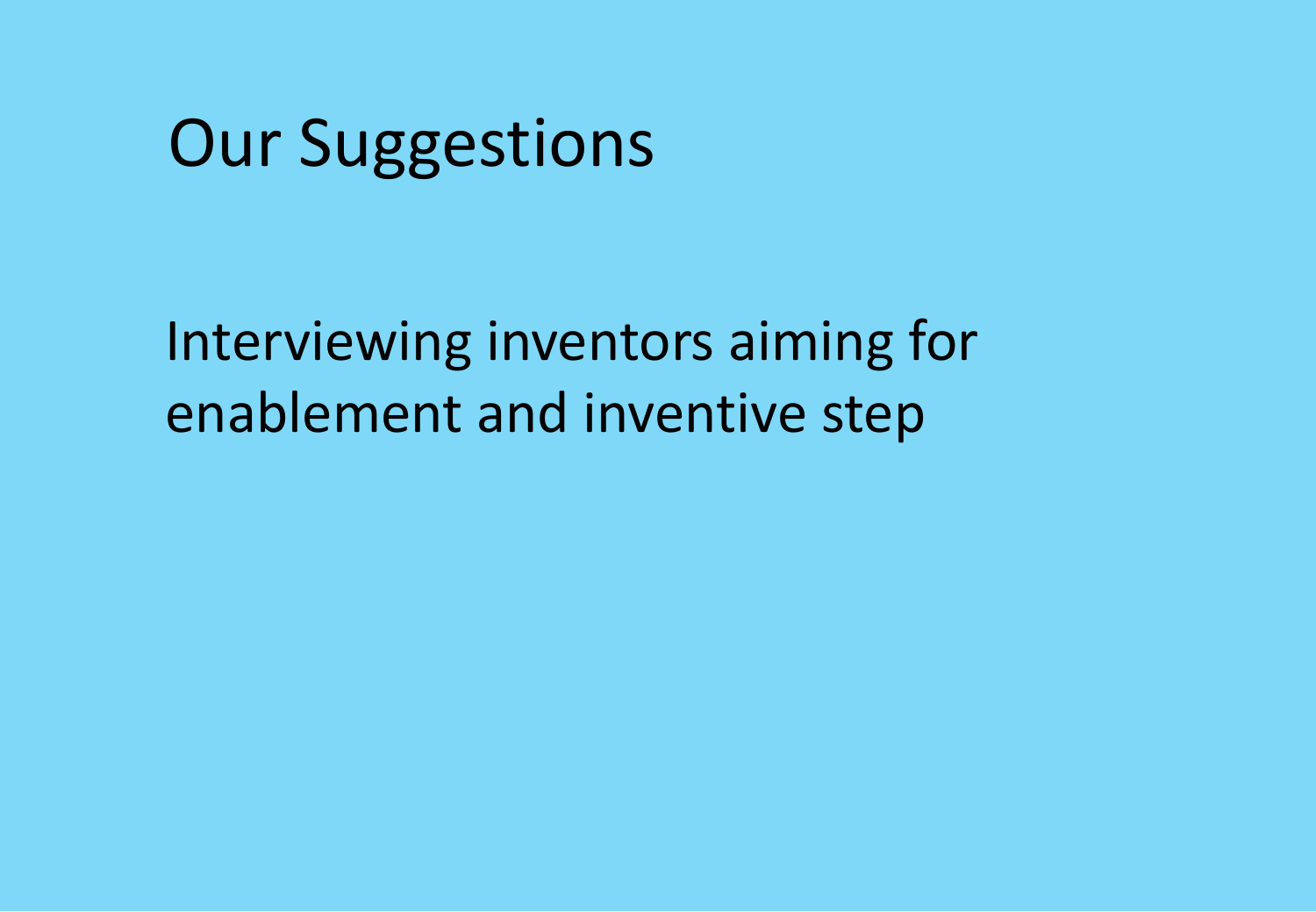**Suggestion 1** for interviewing AI inventors Seeking for **preprocess** of training data

> Ex.) Sound of engine for detecting malfunction Adjusting volume? Filtering specific sonic band? Cutting noise?

Ex.) Image of airport for landing navigation Adjusting brightness? Filtering out cloud? Offsetting vibration?

![](_page_27_Picture_3.jpeg)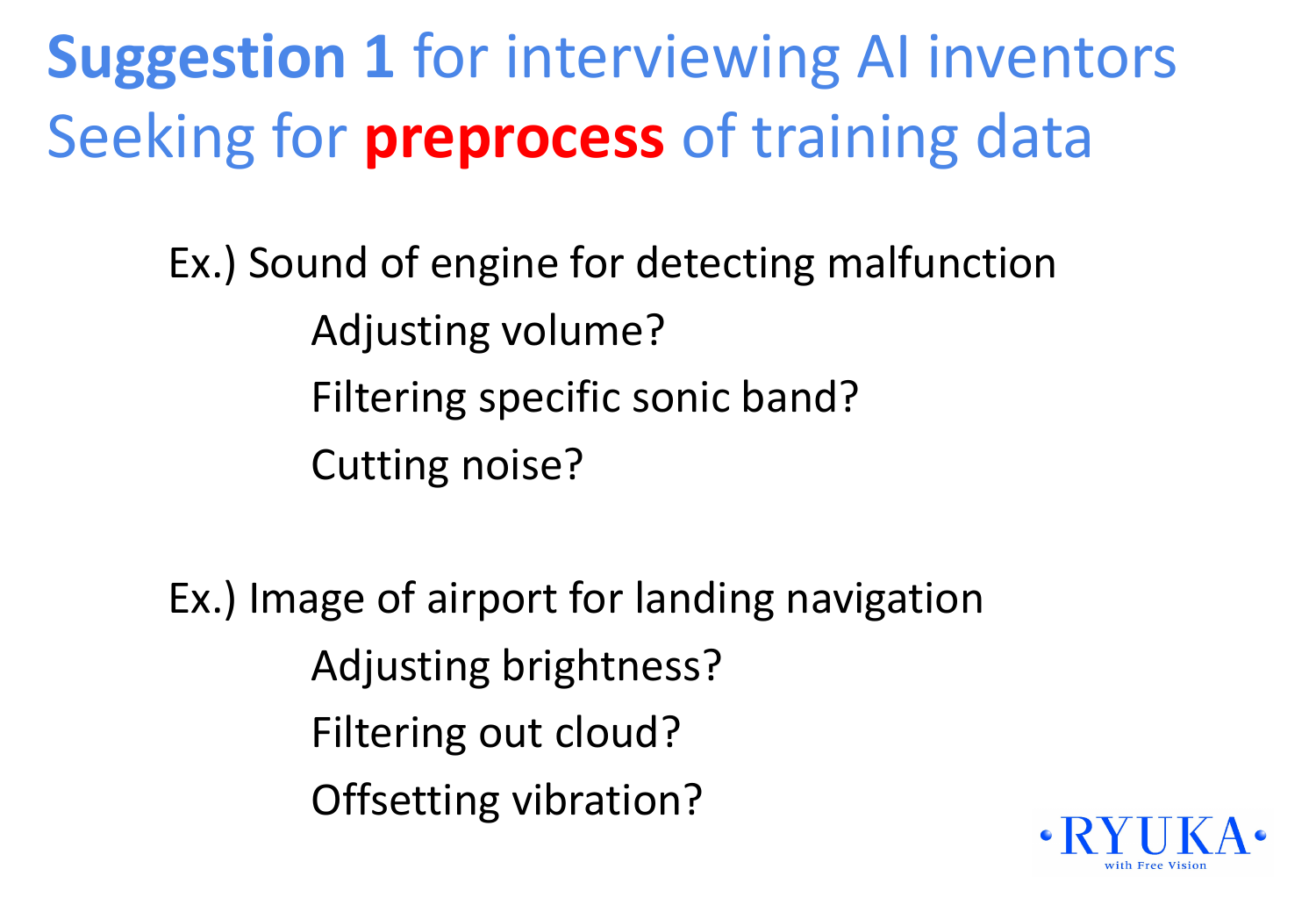**Suggestion 2: Claiming with new input** If a new (combination of) input provides inventive step, it might be patentable even as non-AI.

![](_page_28_Figure_1.jpeg)

●Asking the inventor for reasons and test data explaining the effects of new input, and writing them in the specification.

●Any other comparable parameters?

Claiming with a word that covers comparable parameters.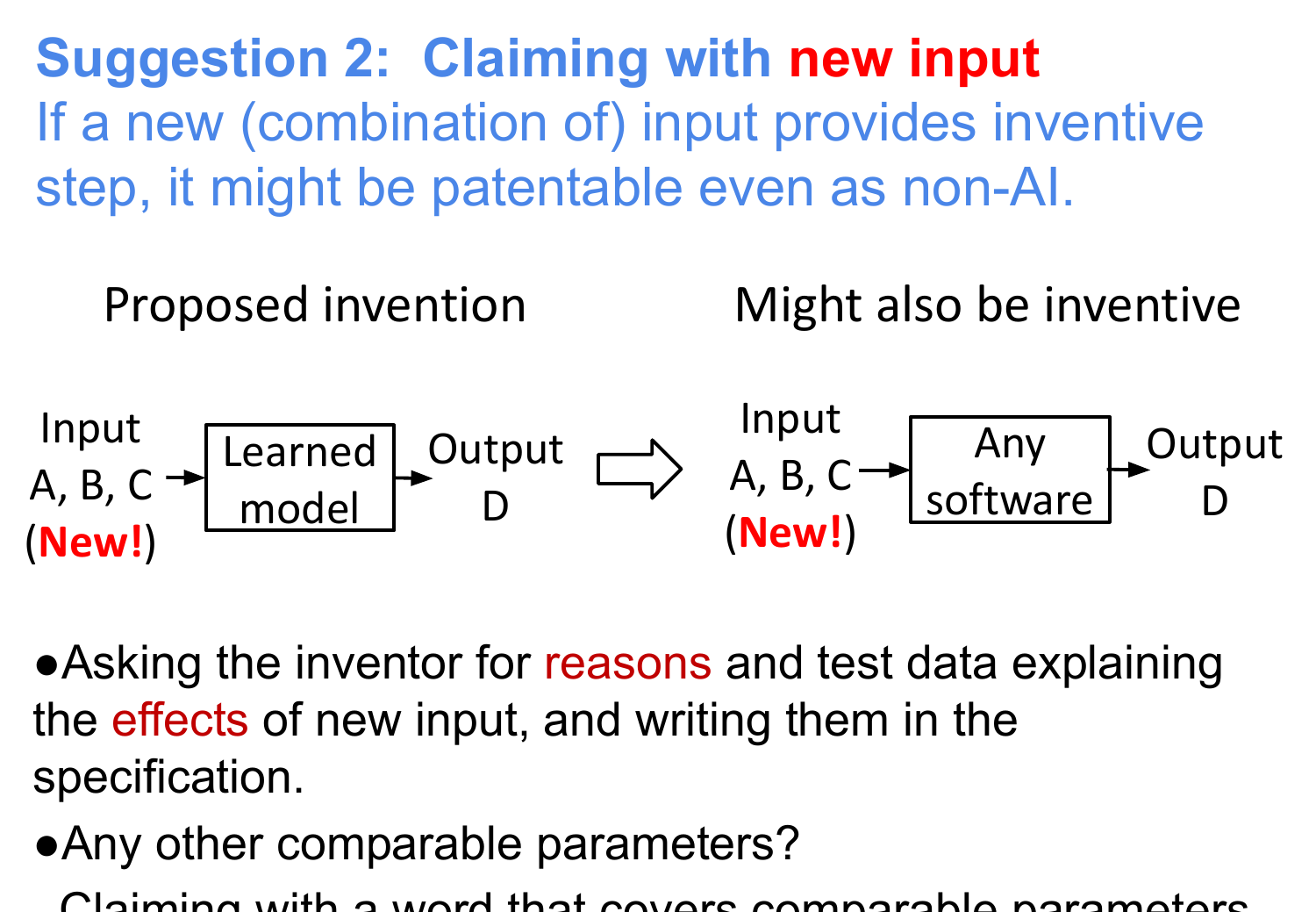## **Suggestion 3** for interviewing AI inventors

Inventors often use open source libraries of AI.

Asking specific parameters given to the AI libraries - for finding any new parameters

Asking how each parameter is prepared

- for finding any pre-process

Asking possible further improvements of input and pre-process

![](_page_29_Picture_6.jpeg)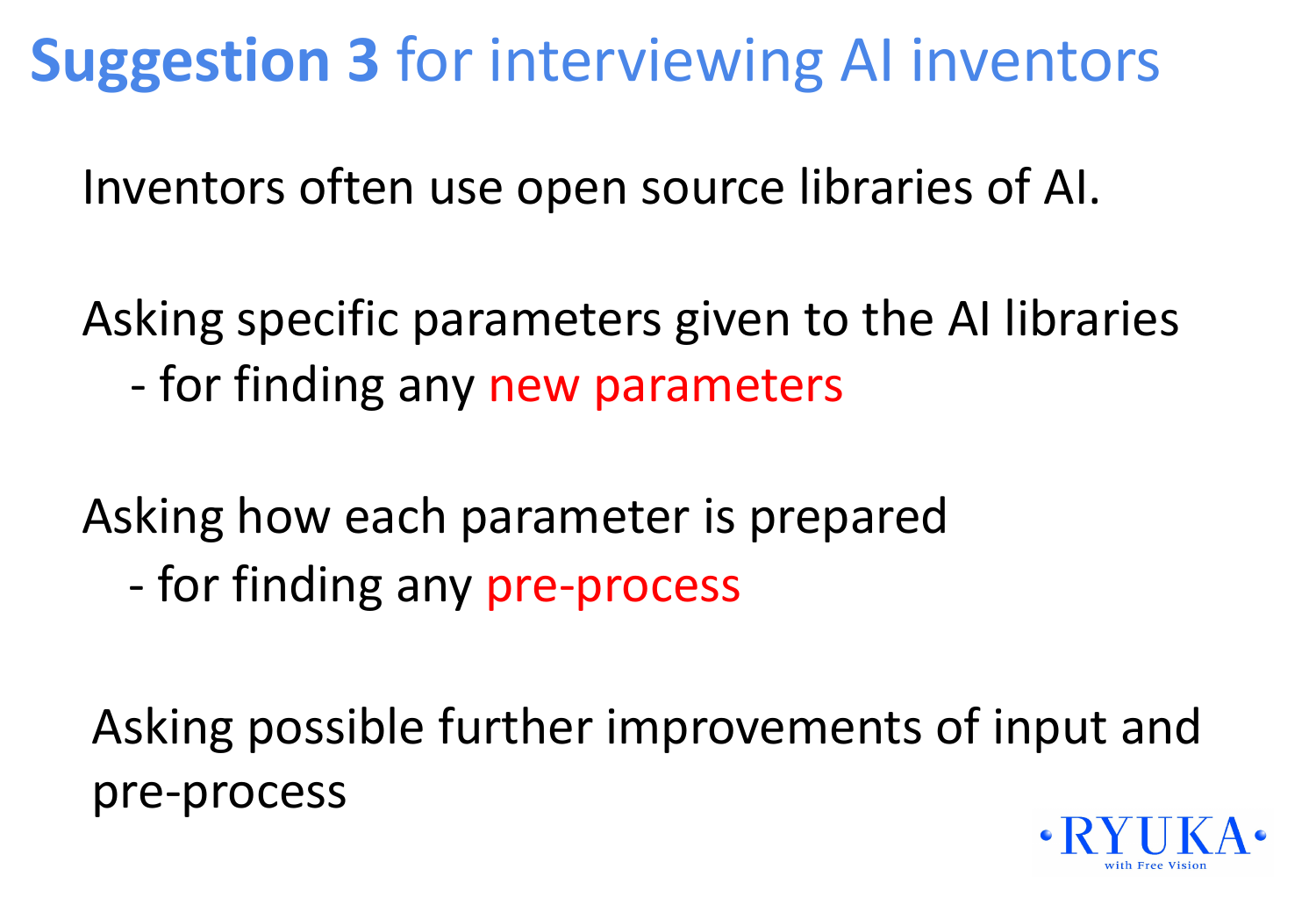## **Suggestion 4:** Avoiding divided infringement of learning machine and machine in use

- Leaning machine could be on cloud.
- Ideal to claim each machine separately ex. Slides 6 (Sales) and 8 (Autonomous Driving)
- The combination should also be considered. ex. Slide 10 (Body Weight)
- Both machines should be described in the specification for satisfying enablement requirements.

![](_page_30_Picture_5.jpeg)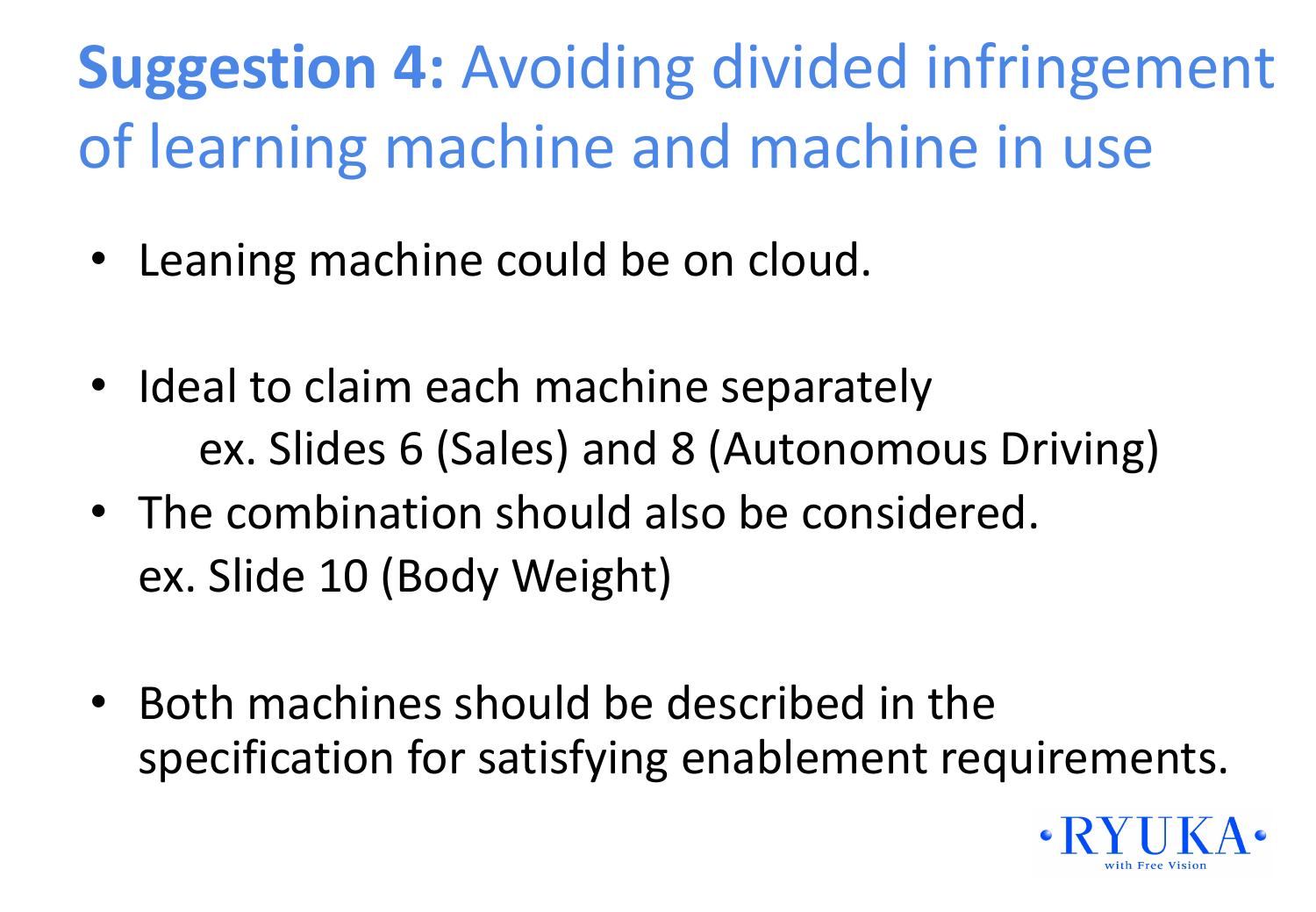## **Suggestion 5:** Claiming interfaces for easily proving infringements

- ∵ It is difficult to prove internal processes & no discoveries in Japan
- **Input** Input parameters How to provide training and actual input (ex. sensors) How to label training data (ex. positive/negative)
- **Output** Output parameters How to use output (ex. controlling something)
- **Control** Control of training process ex. alarming failed judgements (ex. downhill curve) Control of use process ex. notifying of difficult circumstance for own judgements

![](_page_31_Picture_5.jpeg)